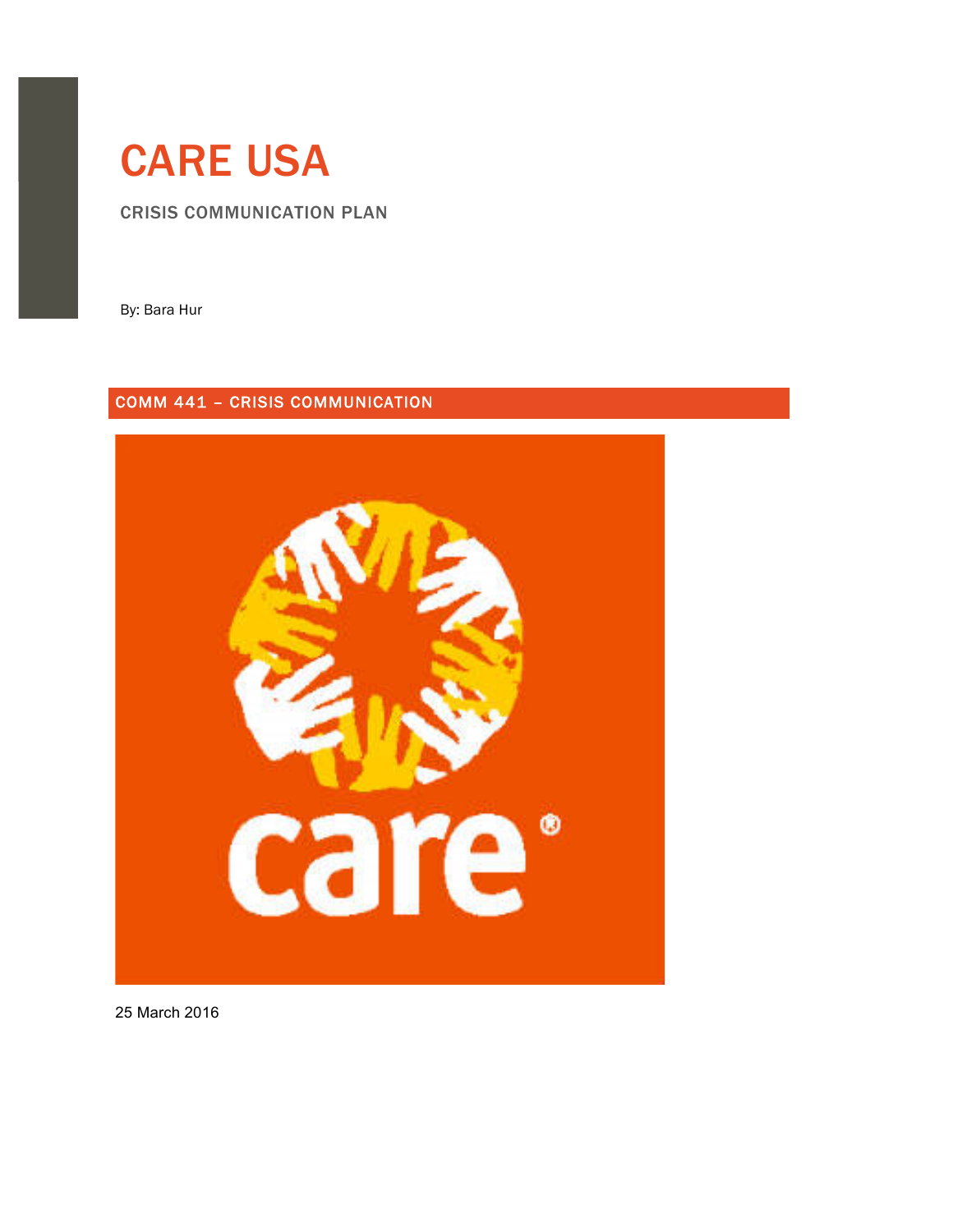## **Table of Contents**

| Cover Page 2012 1                                                                                                                                                                                                                    |  |
|--------------------------------------------------------------------------------------------------------------------------------------------------------------------------------------------------------------------------------------|--|
| Table of Contents – 2                                                                                                                                                                                                                |  |
|                                                                                                                                                                                                                                      |  |
| $Introduction \begin{tabular}{l} \hline \textbf{Introduction} & \textbf{---} & \textbf{---} & \textbf{---} \\ \hline \end{tabular}$                                                                                                  |  |
| Acknowledgements - 4 - 6                                                                                                                                                                                                             |  |
| Rehearsal Dates - The Contract of the Contract of Technical Contract of Technical Contract of Technical Contract of Technical Contract of Technical Contract of Technical Contract of Technical Contract of Technical Contract       |  |
|                                                                                                                                                                                                                                      |  |
|                                                                                                                                                                                                                                      |  |
|                                                                                                                                                                                                                                      |  |
| List of Key Publics 11 - 15                                                                                                                                                                                                          |  |
|                                                                                                                                                                                                                                      |  |
| Identify Crisis Communications Team - The Communications Team - The Communications Team - The Communications Team                                                                                                                    |  |
| Crisis Directory —————————————————————————————————— 19 - 22                                                                                                                                                                          |  |
| Identify Media Spokesperson - 23                                                                                                                                                                                                     |  |
|                                                                                                                                                                                                                                      |  |
|                                                                                                                                                                                                                                      |  |
| List of Key Media - 26 - 28                                                                                                                                                                                                          |  |
|                                                                                                                                                                                                                                      |  |
|                                                                                                                                                                                                                                      |  |
|                                                                                                                                                                                                                                      |  |
| Pre-gathered Information <b>Construction</b> 31                                                                                                                                                                                      |  |
|                                                                                                                                                                                                                                      |  |
| Key Messages - 34                                                                                                                                                                                                                    |  |
|                                                                                                                                                                                                                                      |  |
| Blogs and Social Media <b>Construction</b> and a strategy of the strategy of the strategy of the strategy of the strategy of the strategy of the strategy of the strategy of the strategy of the strategy of the strategy of the st  |  |
|                                                                                                                                                                                                                                      |  |
| List of Prodromes <b>Contract Contract Contract Contract Contract Contract Contract Contract Contract Contract Contract Contract Contract Contract Contract Contract Contract Contract Contract Contract Contract Contract Contr</b> |  |
|                                                                                                                                                                                                                                      |  |
| Evaluation Form ———————————————————————————————————41-42                                                                                                                                                                             |  |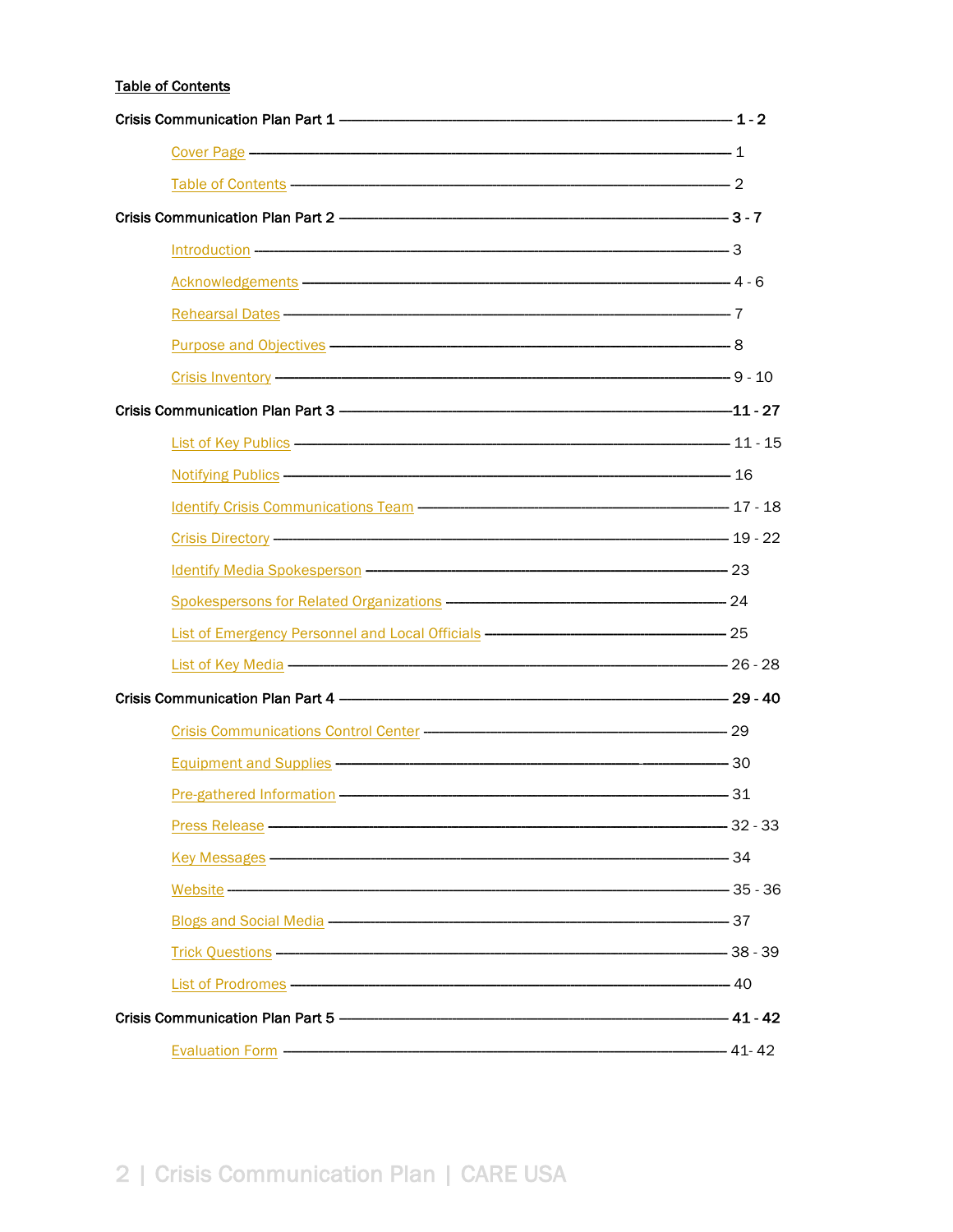#### *Dear Executive Team and Employees,*

CARE USA prides itself in being a leading humanitarian organization that fights global poverty and provides lifesaving assistance in emergencies. However, while providing aid to those in need around us, it is crucial we do not neglect to help ourselves and be prepared for emergencies of our own.

We will never know for sure when a crisis will strike and we cannot predict what the crisis will be. All we can do is put in place a comprehensive plan to assist the organization's employees and board members in identifying potential crises and to be able to respond to them as quickly as possible in the event that a crisis does arise.

The purpose of this crisis communication plan is to help prepare CARE USA for a specific crisis; in the event CARE USA staff or project members become victims of a hostage taking. It is meant to provide instructions during a time when our emotions are running high and our judgment easily clouded, in hopes our reflexes will be at their prime.

Without proper planning for this type of crisis, we could suffer severe losses – reputational, operational and financial. It is only through meticulous planning, preparedness, and responsiveness during major events and crisis situations that we are able to continue operations.

I certainly hope we never experience a crisis, especially not one where our very own are put at risk. However, in the case we are faced with this challenge, reading and understanding the contents of this document will help us quickly respond to the crisis, protect the lives of our staff and ensure the continued success of CARE USA.

Sincerely,

Michelle Nunn President and CEO of CARE USA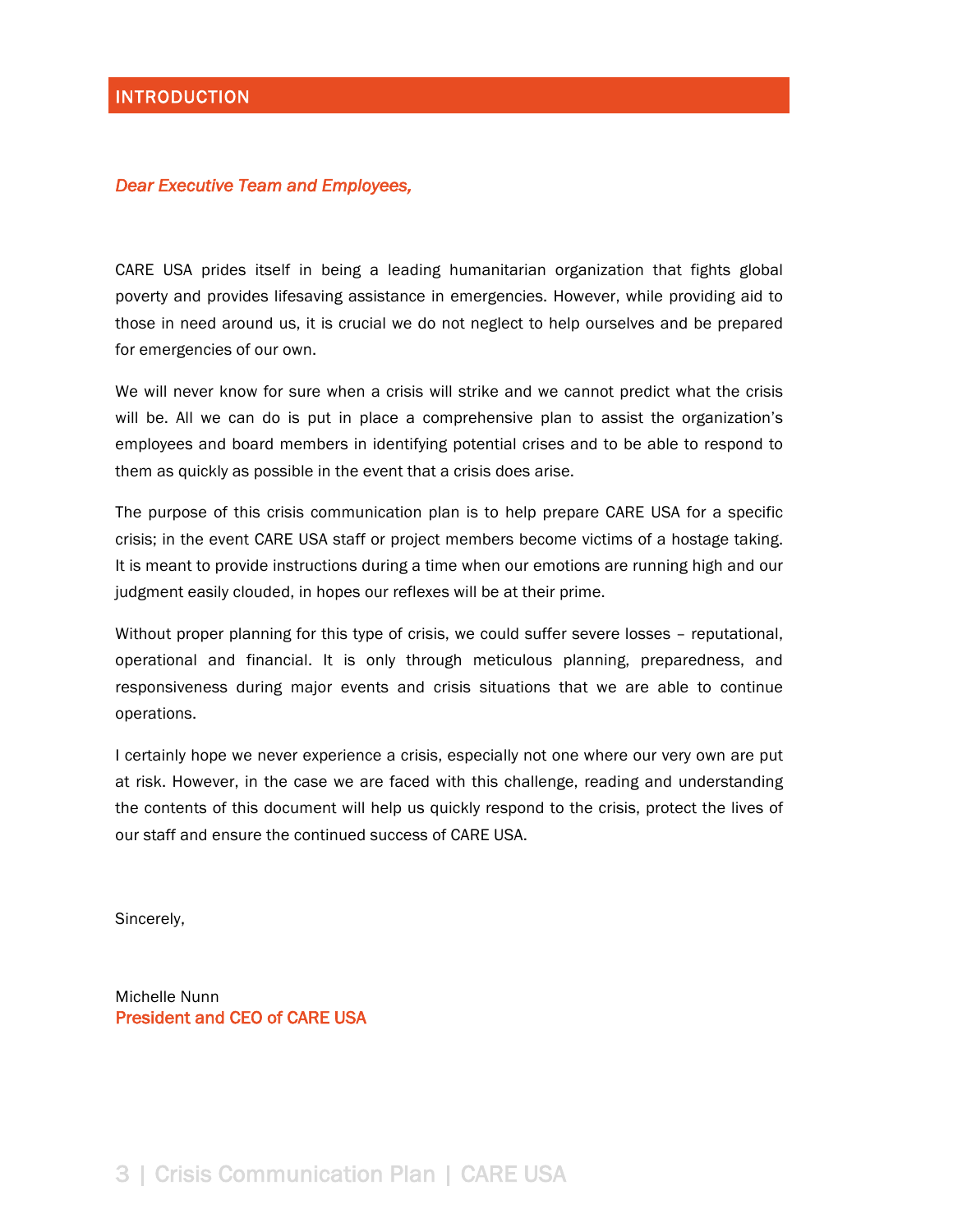# ACKNOWLEDGEMENT

By signing below, the crisis communications team, employees and board members indicate that they have read the crisis plan, understand all procedures, and are confident to carry out the plan in light of a crisis.

# CRISIS COMMUNICATIONS TEAM

| <b>TITLE</b>                                                                                                | <b>SIGNATURE</b> | <b>DATE</b> |
|-------------------------------------------------------------------------------------------------------------|------------------|-------------|
| <b>Crisis Manager, Senior Director of</b><br><b>Communications and Outreach, Bara</b><br><b>Hur</b>         |                  |             |
| Assistant Crisis Manager, Director of<br><b>Communications and Media</b><br><b>Relations, Brian Feagans</b> |                  |             |
| <b>Control Room Coordinator,</b><br><b>Emergency Communications Officer,</b><br><b>Holly Frew</b>           |                  |             |
| <b>Crisis Communication Team Member,</b><br>Media Relations Manager, Nicole<br>Harris                       |                  |             |
| <b>Crisis Communication Team Member</b><br>B, Chief of Staff & Secretary of Board<br>of Dirs., Carol Hudson |                  |             |

## BOARD OF DIRECTORS' LEADERSHIP

| <b>TITLE</b>                                           | <b>SIGNATURE</b> | <b>DATE</b> |
|--------------------------------------------------------|------------------|-------------|
| Chair, Paul J. Jansen                                  |                  |             |
| President and CEO of CARE USA,<br><b>Michelle Nunn</b> |                  |             |
| <b>Treasurer, Alex Cummings</b>                        |                  |             |
| Secretary, Carol Hudson                                |                  |             |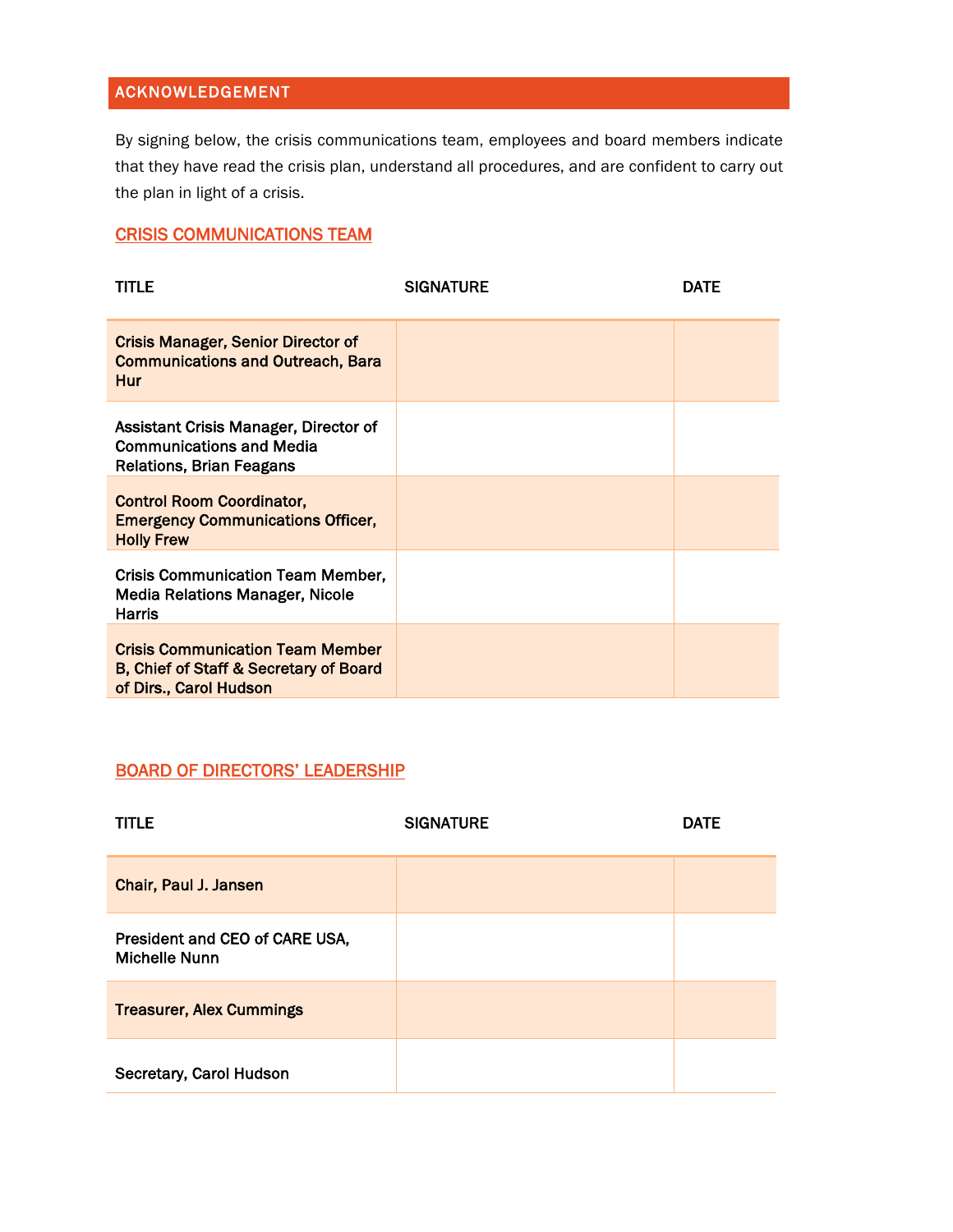| <b>President Emeritus, Helene D. Gayle</b> |  |
|--------------------------------------------|--|
| <b>President Emeritus, Philip Johnston</b> |  |

# BOARD OF DIRECTORS

| <b>TITLE</b>                                                                                | <b>SIGNATURE</b> | <b>DATE</b> |
|---------------------------------------------------------------------------------------------|------------------|-------------|
| <b>COO of SoFi, Joanne Bradford</b>                                                         |                  |             |
| <b>Former resident and Chief Operating</b><br>Officer of Novelis, Inc, Martha Brooks        |                  |             |
| Private Investor, Eduardo Castro-<br><b>Wright</b>                                          |                  |             |
| Founder & Chairman of SCE, Susan<br>Crown                                                   |                  |             |
| <b>Chief Executive Officer of the CNAS,</b><br><b>Michele Flournoy</b>                      |                  |             |
| Partner of Valor Equity Partners,<br>Susan Hassan                                           |                  |             |
| <b>Founder of Samasource, Leila Janah</b>                                                   |                  |             |
| President and CEO of the Global Fund<br>for Women, Musimbi Kanyoro                          |                  |             |
| <b>Retired Vice Chairman and Chief Risk</b><br><b>Officer of Cargill, Inc, Emery Koenig</b> |                  |             |
| President & CEO of New York Wheel,<br>LLC, Richard A. Marin                                 |                  |             |
| Private Investor, H. Conrad Meyer III                                                       |                  |             |
| <b>Retired Executive Vice President of</b><br>Coca-Cola Enterprises, Vicki Palmer           |                  |             |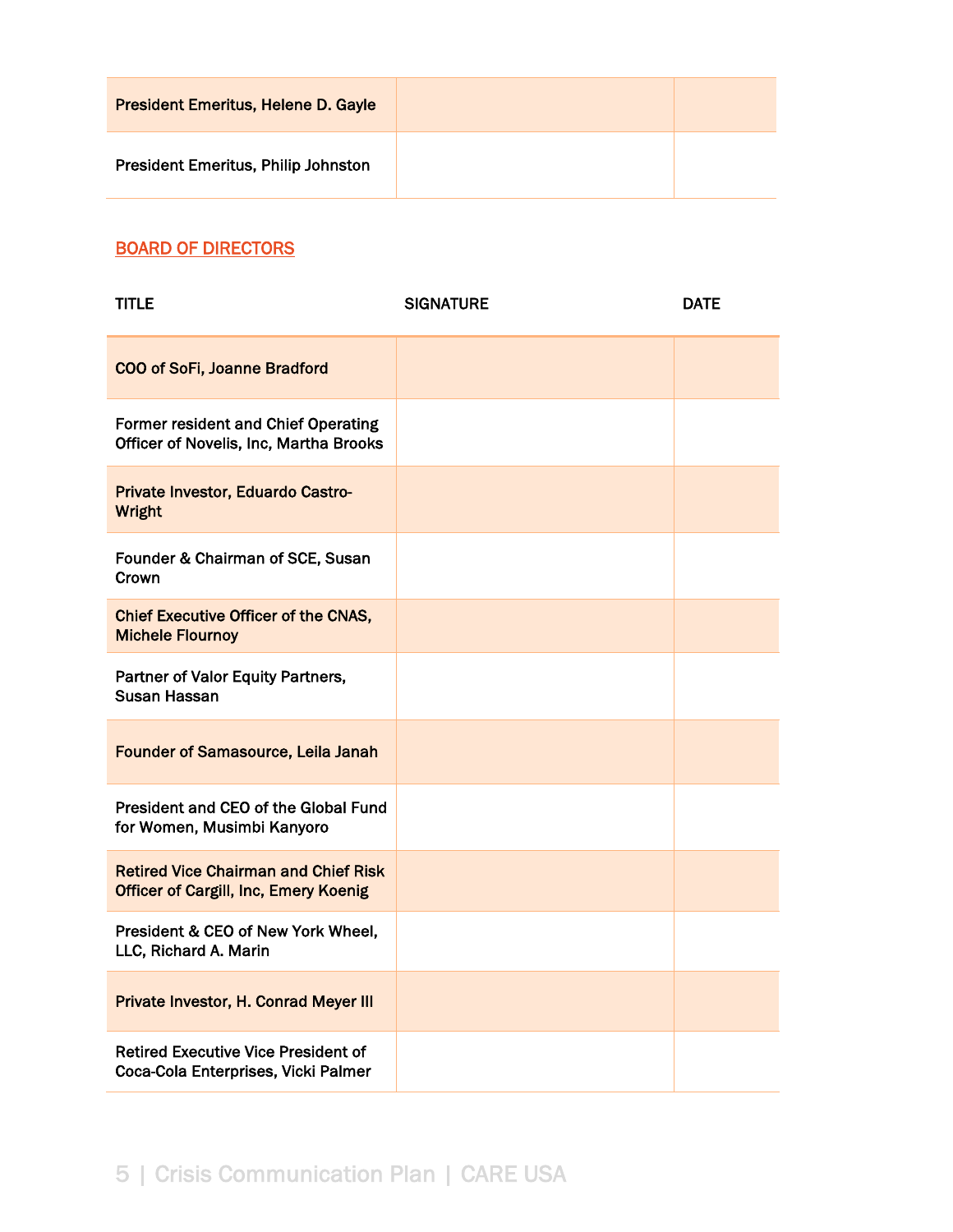| <b>Retired Executive Vice President of</b><br><b>Cisco Systems, Randall E. Pond</b> |  |
|-------------------------------------------------------------------------------------|--|
| Co-founder of Sall Family Foundation,<br>Virginia Sall                              |  |
| <b>Chairman of Trehan Foundation,</b><br><b>Ranvir Trehan</b>                       |  |
| President of DJW, LLC, Deidra Wager                                                 |  |

# EXECUTIVE MEMBERS

| <b>TITLE</b>                                                                                       | <b>SIGNATURE</b> | <b>DATE</b> |
|----------------------------------------------------------------------------------------------------|------------------|-------------|
| <b>President and CEO of CARE USA,</b><br><b>Michelle Nunn</b>                                      |                  |             |
| Chief Financial Officer & VP of<br>Finance & IT, Peter Buijs                                       |                  |             |
| <b>Chief of Staff &amp; Secretary of Board of</b><br>Dirs., Carol Hudson                           |                  |             |
| Vice President, Fundraising &<br>Marketing, Lee Taliaferro (Tolli) Love                            |                  |             |
| <b>International Programs and</b><br><b>Operations, Nick Osbourne</b>                              |                  |             |
| VP for Advocacy for CARE USA and<br>Managing Director of CAN,<br>David Ray                         |                  |             |
| <b>Vice President of Program,</b><br><b>Partnerships &amp; Learning, Thomas</b><br><b>Reynolds</b> |                  |             |
| Vice President, Human Resources,<br><b>Patrick Solomon</b>                                         |                  |             |
| <b>General Counsel,</b><br>Eric D. Johnson                                                         |                  |             |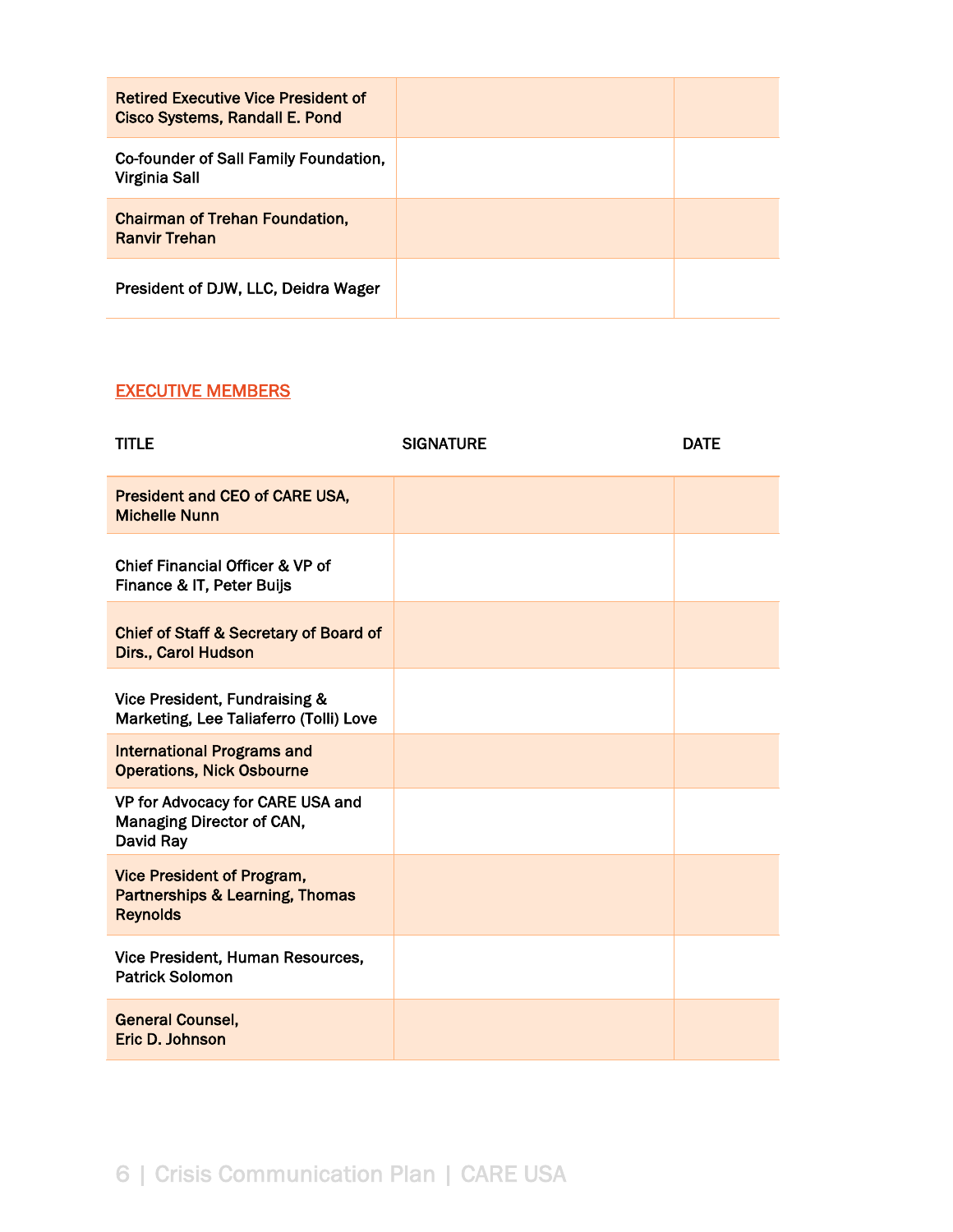## REHEARSAL DATES

Successful implementation of a crisis communications plan is highly dependent on the organization's preparedness, which can only be achieved through routine rehearsal.

The first full-scale rehearsal of the CARE USA Crisis Management Plan will be held on:

• Friday, January 8, 2016

Following the initial crisis rehearsal, tabletop drills and exercises will be held on a semiannual basis in June and December. In 2016, the rehearsals will be held:

- Wednesday, June 8, 2016
- Thursday, December 8, 2016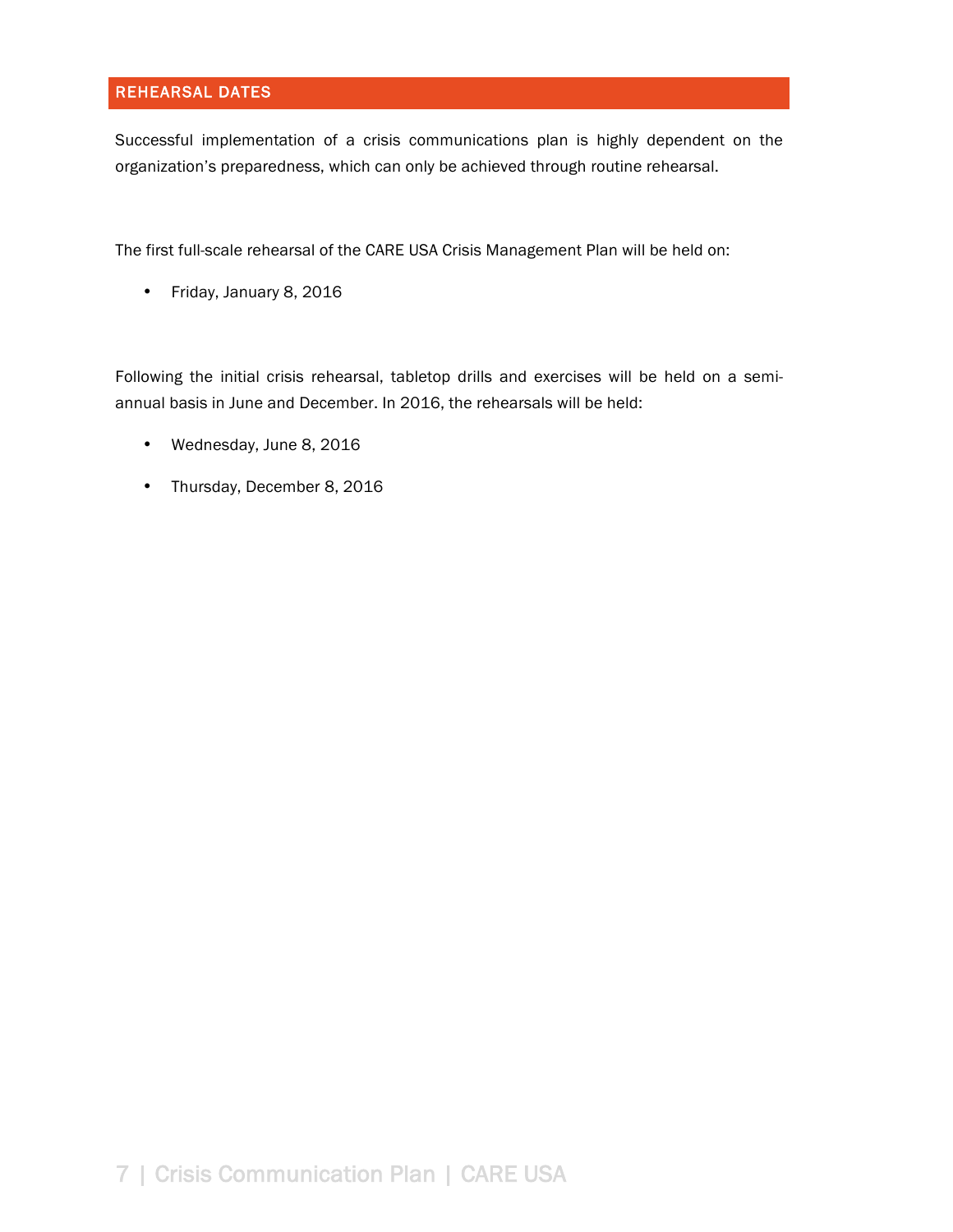#### PURPOSE AND OBJECTIVES

#### PURPOSE

The purpose of this Crisis Communications Plan is to prepare CARE USA to communicate openly, swiftly and accurately with leadership, staff, donors, affected community members and the media with the information they need in response to a hostage taking.

With utmost transparency to uphold CARE USA's values and its integrity, this plan will:

- Identify potential crises and threats;
- Minimize risk;
- Increase coordination and team work;
- Provide employees with detailed guidelines to reduce ambiguity and confusion; and
- Speed up the response time and improve overall effectiveness.

#### OBJECTIVES

- 1. To contact all relevant publics, as listed in the crisis directory, the list of key media and the list of spokespersons from related organizations, within two hours of the crisis to make sure they are aware and can take appropriate action;
- 2. To proactively contact all relevant media within two hours of the crisis in order to ensure the reputation of CARE USA during and after the crisis through transparent communications;
- 3. To openly communicate what CARE USA is doing and plans on doing by updating the CARE USA website 24/7 for the duration of the crisis, and directing key publics to relevant and accurate information and new developments through the CARE USA blog and social media platforms;
- 4. To ensure CARE USA maintains its reputation as a leading humanitarian assistance organization that cares about its humanitarian workers as much as it cares for the vulnerable communities the humanitarian workers are dispatched to, by stressing how meticulous and thorough its training and preparation for field work is;
- 5. To turn the crisis into an opportunity where CARE USA can improve its image as an organization that is serious about its mission, and CARE USA's employees' reputation as compassionate, selfless, knowledgeable and careful experts who would go as far as putting safety second to service remains in tact; and
- 6. To advocate for and better ensure the safe return of its humanitarian workers.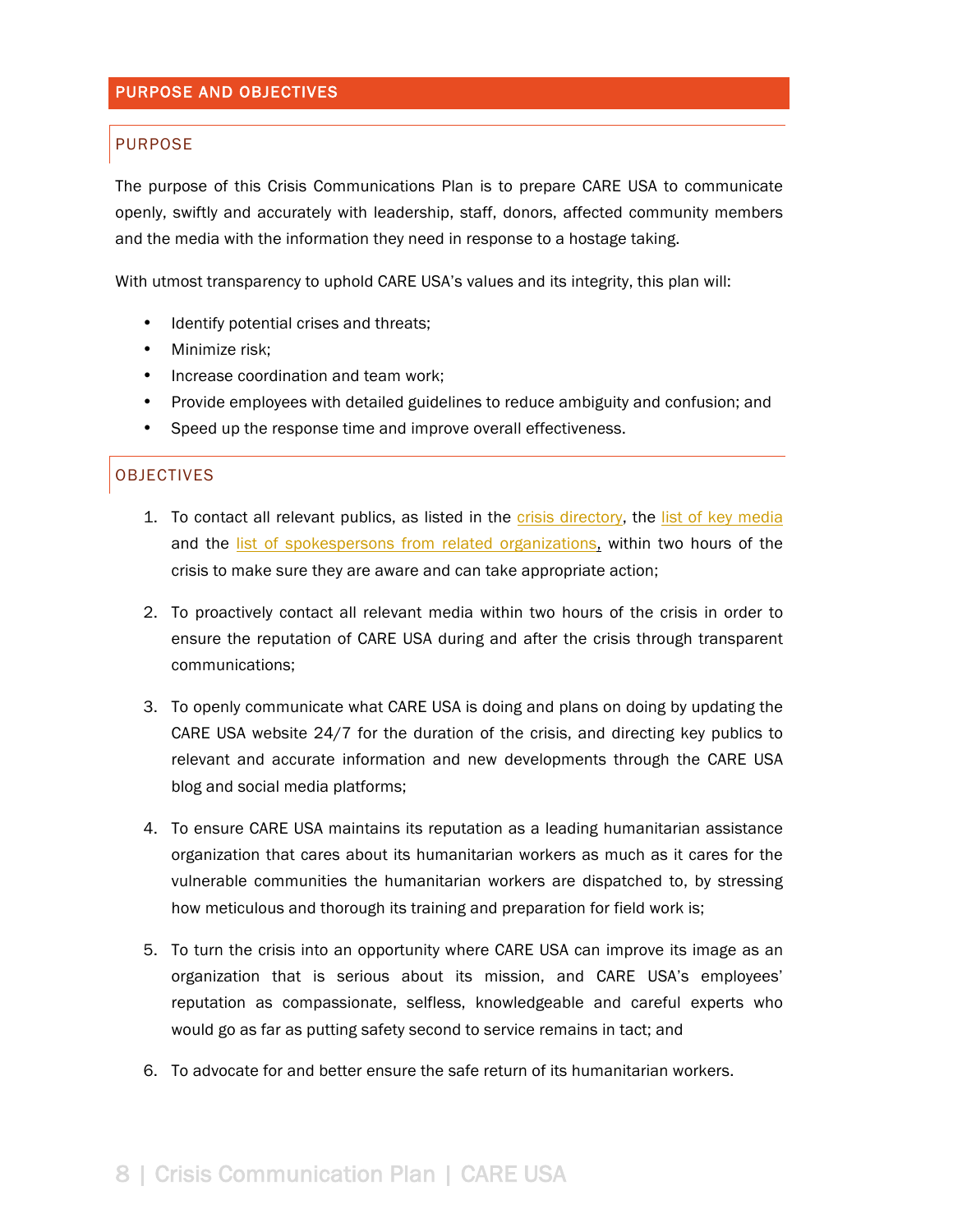## CRISIS INVENTORY

The crisis inventory for CARE USA lists crises common to international nonprofit organizations (INGOs). Crises are listed in order from greatest probability and potential damage, to lowest probability and potential damage, and are color-coded from red (indicating the impact on CARE USA is highly alarming) to light orange (indicating impact on CARE USA is less alarming).

| <b>Crisis</b>                                  | Probability                                  | <b>Potential Damage</b>                 |  |
|------------------------------------------------|----------------------------------------------|-----------------------------------------|--|
|                                                | 0 - Nearly Impossible<br>5 - Highly Possible | 0 - No Damage<br>5 - Devastating Damage |  |
| Hostage Taking <sup>1</sup>                    | 5                                            | 5                                       |  |
| Mishandling of Donor Money <sup>2</sup>        | 4                                            | 5                                       |  |
| Inaccurate Reports <sup>3</sup>                | $\overline{4}$                               | 4                                       |  |
| Mistreatment & Malpractice Abroad <sup>4</sup> | 3                                            | 5                                       |  |
| Sexual Harassment <sup>5</sup>                 | 3                                            | $\overline{4}$                          |  |
| Hacked Emails <sup>6</sup>                     | 3                                            | $\overline{4}$                          |  |
| Poor Conditions <sup>7</sup>                   | 3                                            | 3                                       |  |

<sup>4</sup> CARE employees accused of mistreating, abusing, manipulating, and taking advantage of children, elderly, and other vulnerable populations abroad; colonialism as opposed to development

 <sup>1</sup> With increasing international security issues (i.e., ISIS, terrorism, border disputes), there is a higher chance of a hostage situation arising.

<sup>2</sup> Mishandling donor money, money laundering, embezzlement, misappropriation of funds (i.e., excessive spending on executive salaries and organization as opposed to actual development projects)

<sup>3</sup> Reporting inaccurate or fraudulent results and outcomes to coerce more support from donors, the US government and the public

<sup>5</sup> Alleged inappropriate sexual harassment cases within organization

<sup>6</sup> CARE emails are hacked (Note: severity dependent on content of email)

<sup>7</sup> CARE offices abroad are understocked of health supplies and short on natural resources (water, food, etc.)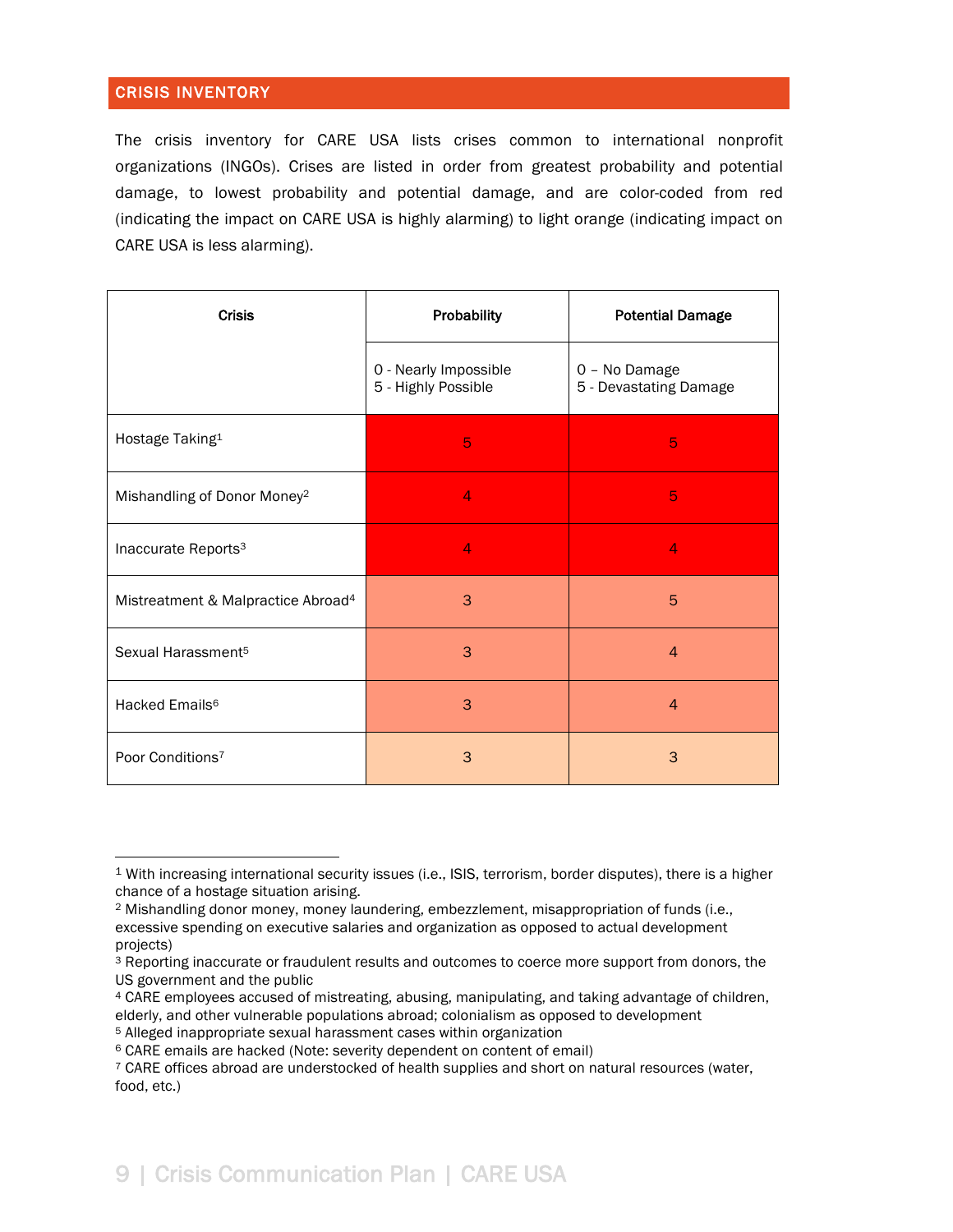Based on the rankings in the inventory, the threat of being taken hostage needs its own distinct crisis communications plan because (a) probability of a hostage taking occurring and the damage it can have on the organization are both exceptionally high, (b) CARE USA staff are susceptible to hostage taking as they frequently fly in and out of developing countries for developmental work in vulnerable areas, and (c) the chances of a hostage taking happening is rapidly increasing due to current international challenges presented by changing times.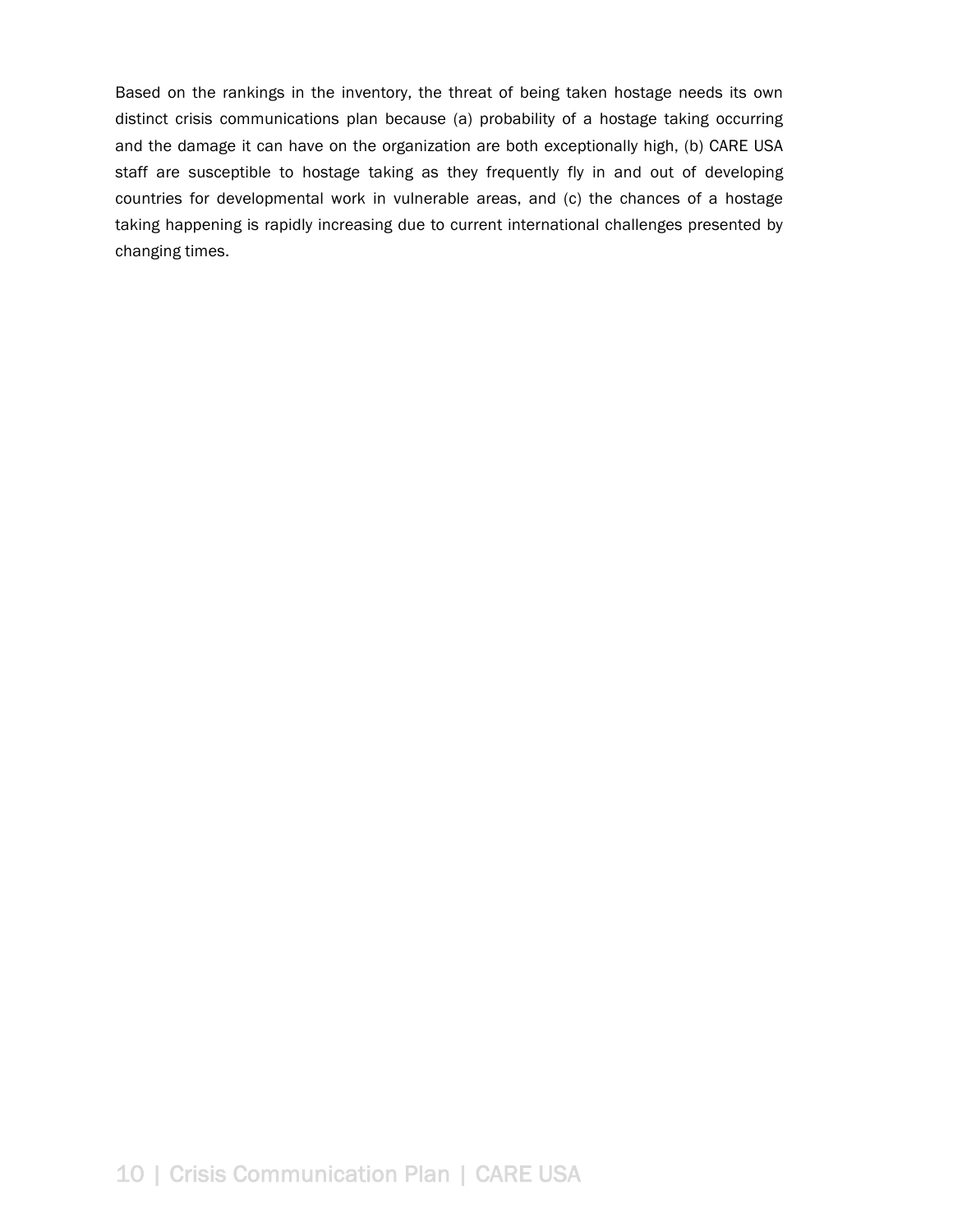## KEY PUBLICS

#### ENABLING PUBLICS

- Paul J. Jansen Chair, CARE USA
- Michelle Nunn President and CEO, CARE USA
- Alex Cummings Treasurer, CARE USA
- Nick Osbourne International Programs and Operations, CARE USA

#### FUNCTIONAL PUBLICS

- Brian Feagans Director of Communications and Media Relations, CARE USA
- Holly Frew Emergency Communications Officer, CARE USA
- Nicole Harris Media Relations Manager, CARE USA
- Carol Hudson Chief of Staff & Secretary of Board of Directors, CARE USA
- Eric D. Johnson General Counsel, CARE USA

#### NORMATIVE PUBLICS

- Deborah Willig Director of Communication & Outreach, InterAction
- Richard Stearns President, World Vision
- Winnie Byanyima Executive Director, Oxfam International
- Gail J. McGovern CEO & President, American Red Cross
- Paloma Escudero Director of Communications, UNICEF
- David Miliband President, International Rescue Committee
- Director, CARE USA Northeast Region: Boston
- Director, CARE USA Northeast Region: New York
- Director, CARE USA Northeast Region: Philadelphia
- Director, CARE USA Southeast Region: Atlanta (Headquarters)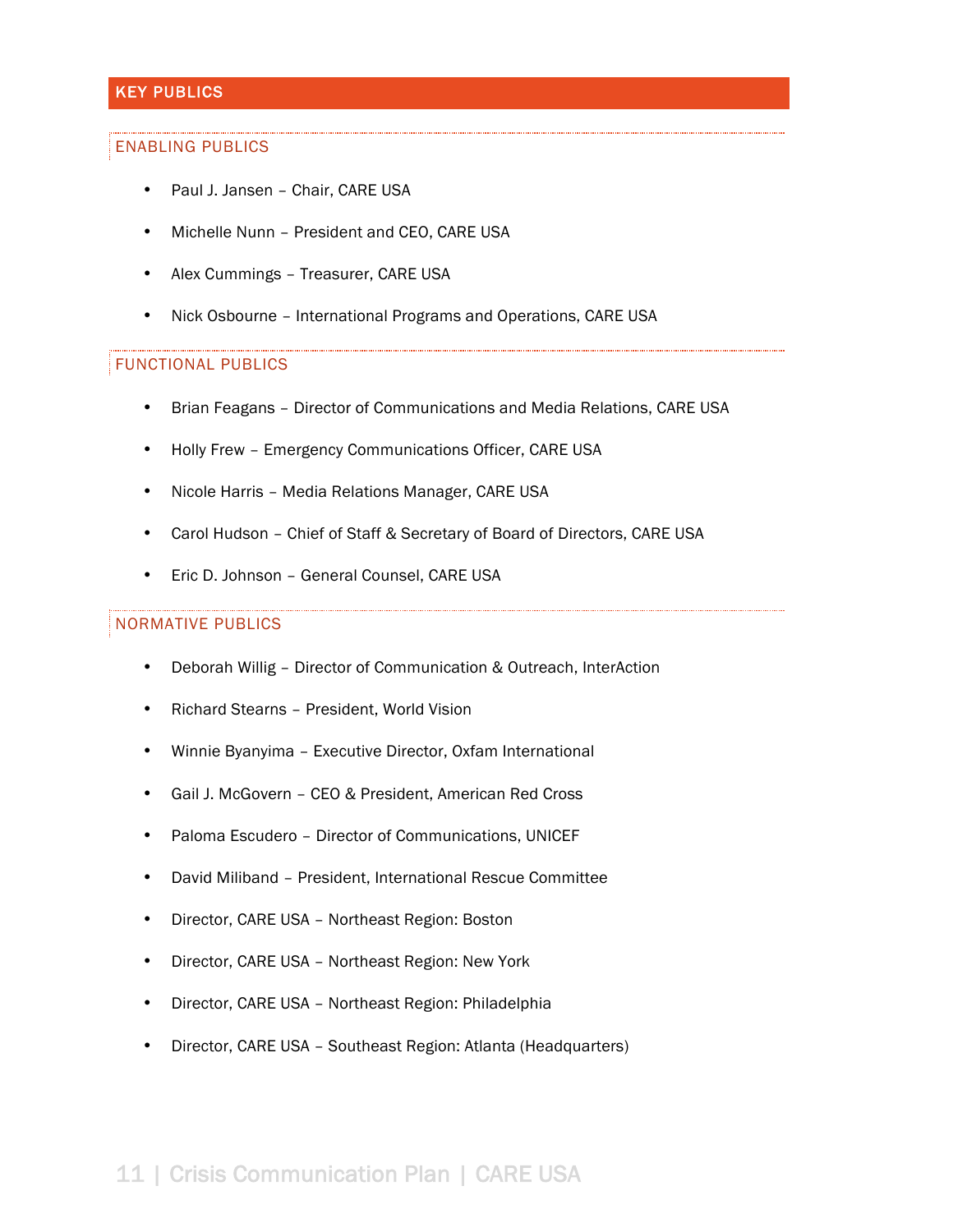- Director, CARE USA Southeast Region: Washington, D.C.
- Director, CARE USA Southeast Region: Miami
- Director, CARE USA Central Region: Chicago
- Director, CARE USA Western Region: Los Angeles
- Director, CARE USA Western Region: San Francisco
- Director, CARE USA Western Region: Seattle
- Eva Lystad Chairperson, CARE International CARE International Secretariat
- Director, CARE International CARE Australia
- Director, CARE International CARE Canada
- Director, CARE International CARE Denmark
- Director, CARE International CARE Germany
- Director, CARE International CARE France
- Director, CARE International CARE India
- Director, CARE International CARE Japan
- Director, CARE International CARE Netherlands
- Director, CARE International CARE Norway
- Director, CARE International CARE Austria
- Director, CARE International CARE Czech Republic
- Director, CARE International CARE Peru
- Director, CARE International CARE Thailand
- Director, CARE International CARE Int'l UK
- Director, CARE International CARE Afghanistan
- Director, CARE International CARE Bangladesh
- Director, CARE International CARE Benin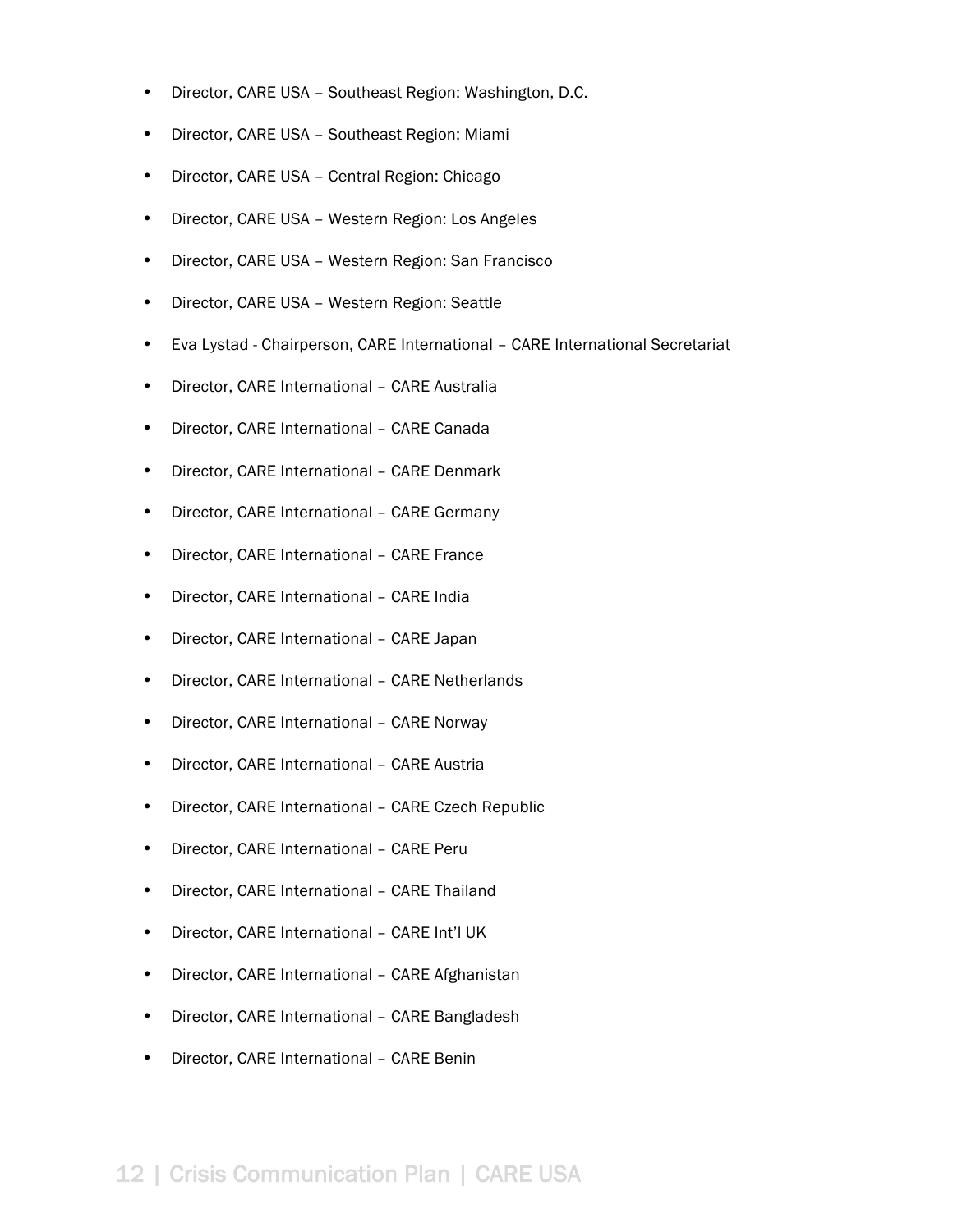- Director, CARE International CARE Bolivia
- Director, CARE International CARE Boznia and Herzegovina
- Director, CARE International CARE Brazil
- Director, CARE International CARE Burundi
- Director, CARE International CARE Cambodia
- Director, CARE International CARE Cameroon
- Director, CARE International CARE Chad
- Director, CARE International CARE Cote D'Ivoire
- Director, CARE International CARE Cuba
- Director, CARE International CARE Demoratic Republic of Congo
- Director, CARE International CARE Ecuador
- Director, CARE International CARE Egypt
- Director, CARE International CARE Salvador
- Director, CARE International CARE Ethiopia
- Director, CARE International CARE Georgia
- Director, CARE International CARE Ghana
- Director, CARE International CARE Guatemala
- Director, CARE International CARE Haiti
- Director, CARE International CARE Honduras
- Director, CARE International CARE India
- Director, CARE International CARE Indonesia
- Director, CARE International CARE Jordan
- Director, CARE International CARE Kenya
- Director, CARE International CARE Kosovo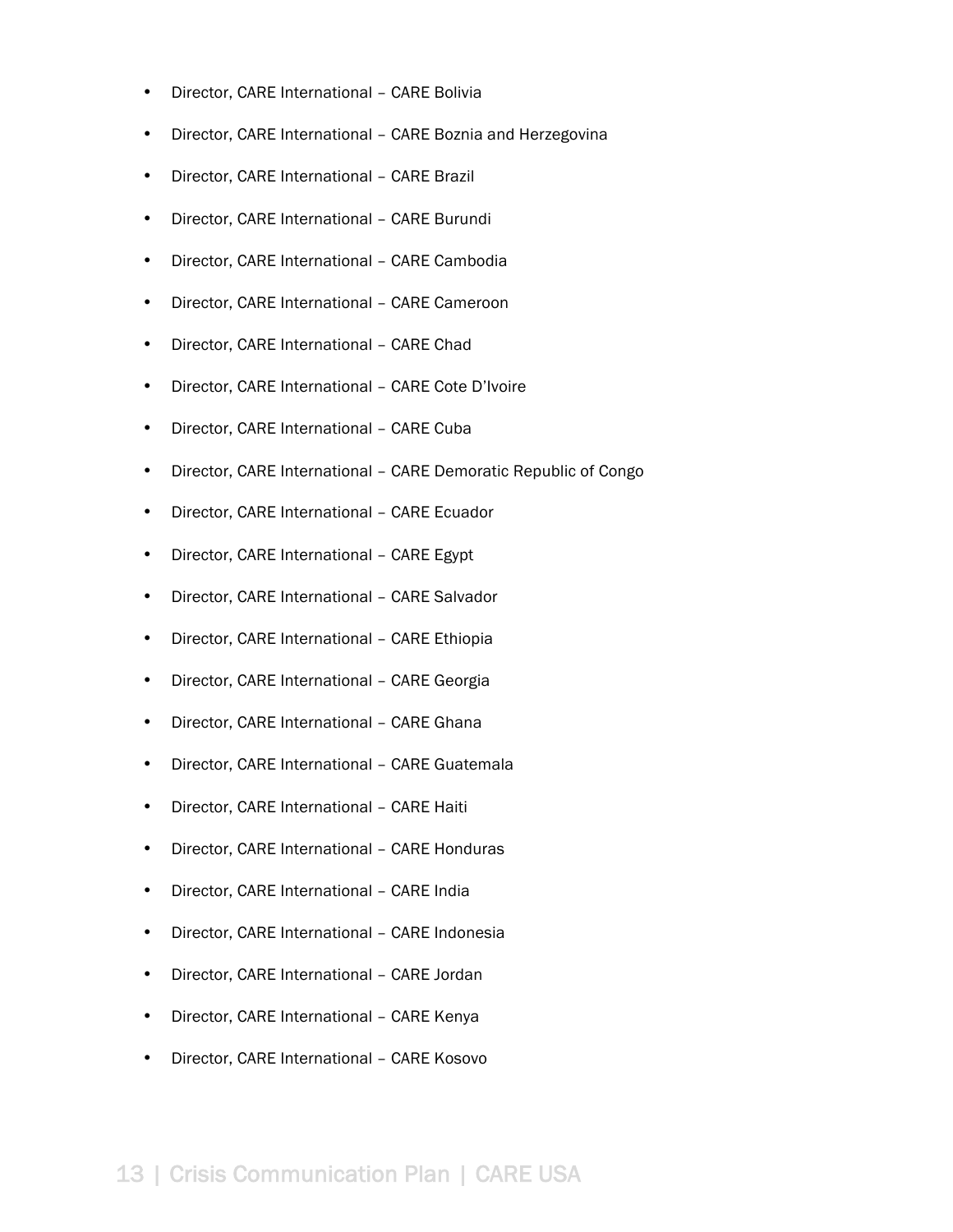- Director, CARE International CARE Laos
- Director, CARE International CARE Lesotho
- Director, CARE International CARE Madagascar
- Director, CARE International CARE Malawi
- Director, CARE International CARE Mali
- Director, CARE International CARE Morocco
- Director, CARE International CARE Mozombique
- Director, CARE International CARE Nepal
- Director, CARE International CARE Nicaragua
- Director, CARE International CARE Niger
- Director, CARE International CARE Pakistan
- Director, CARE International CARE Papua New Guinea
- Director, CARE International CARE Rwanda
- Director, CARE International CARE Serbia
- Director, CARE International CARE Sierra Leone
- Director, CARE International CARE South Africa
- Director, CARE International CARE Sri Lanka
- Director, CARE International CARE Tanzania
- Director, CARE International CARE Timor Leste
- Director, CARE International CARE Togo
- Director, CARE International CARE Uganda
- Director, CARE International CARE Vietnam
- Director, CARE International CARE West Bank/Gaza
- Director, CARE International CARE Yemen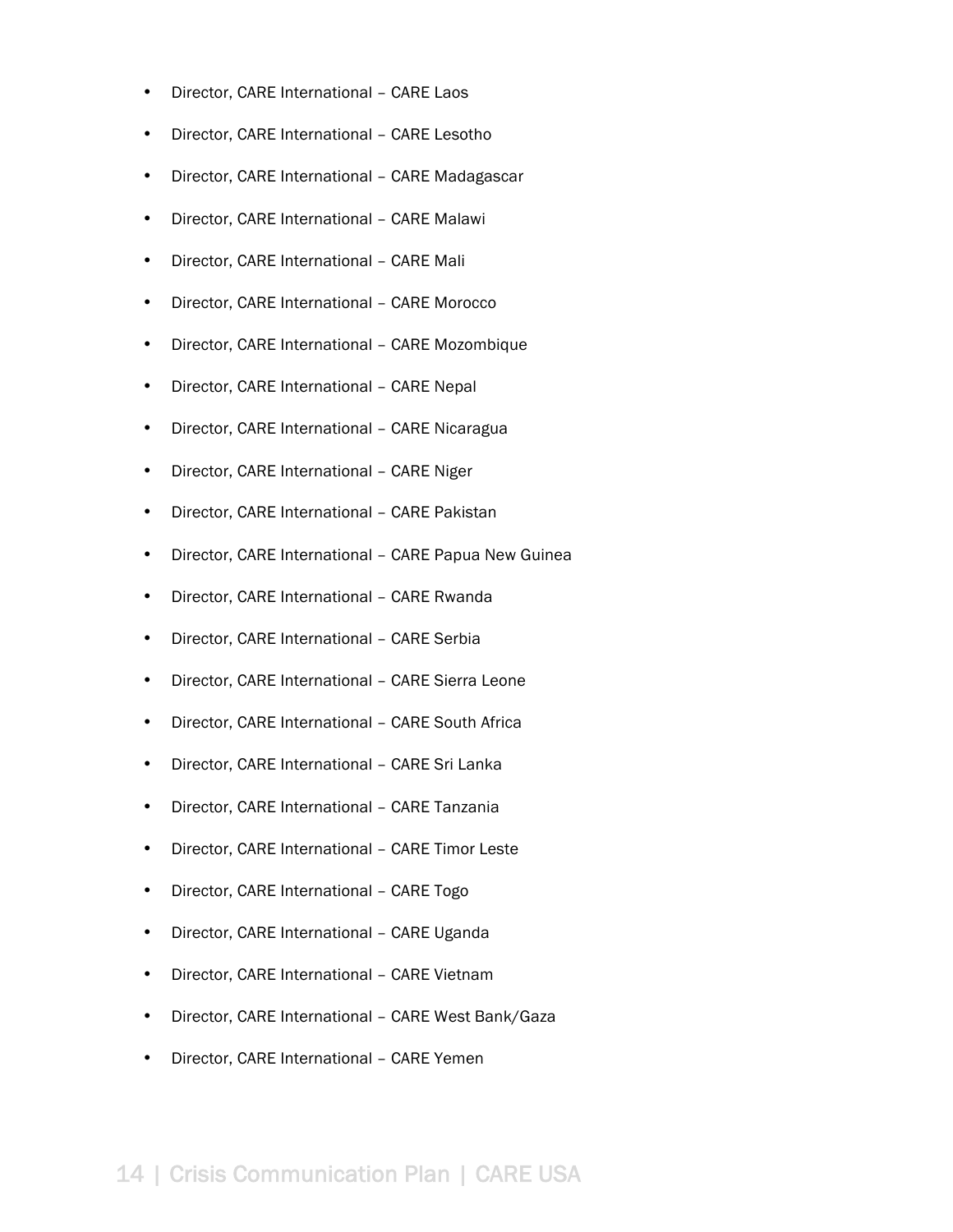- Director, CARE International CARE Zambia
- Director, CARE International CARE Zimbabwe

## DIFFUSED PUBLICS

- Project Leaders of other INGOs, nonprofits, or development groups surrounding CARE USA local and regional teams
- Gary Noesner Hostage Negotiator, FBI
- Michael O'Reilly Deputy Executive Director of Policy, International Coordination and Member Advocacy, Amnesty International
- US Ambassadors in region of hostage taking
- Heads of states of surrounding countries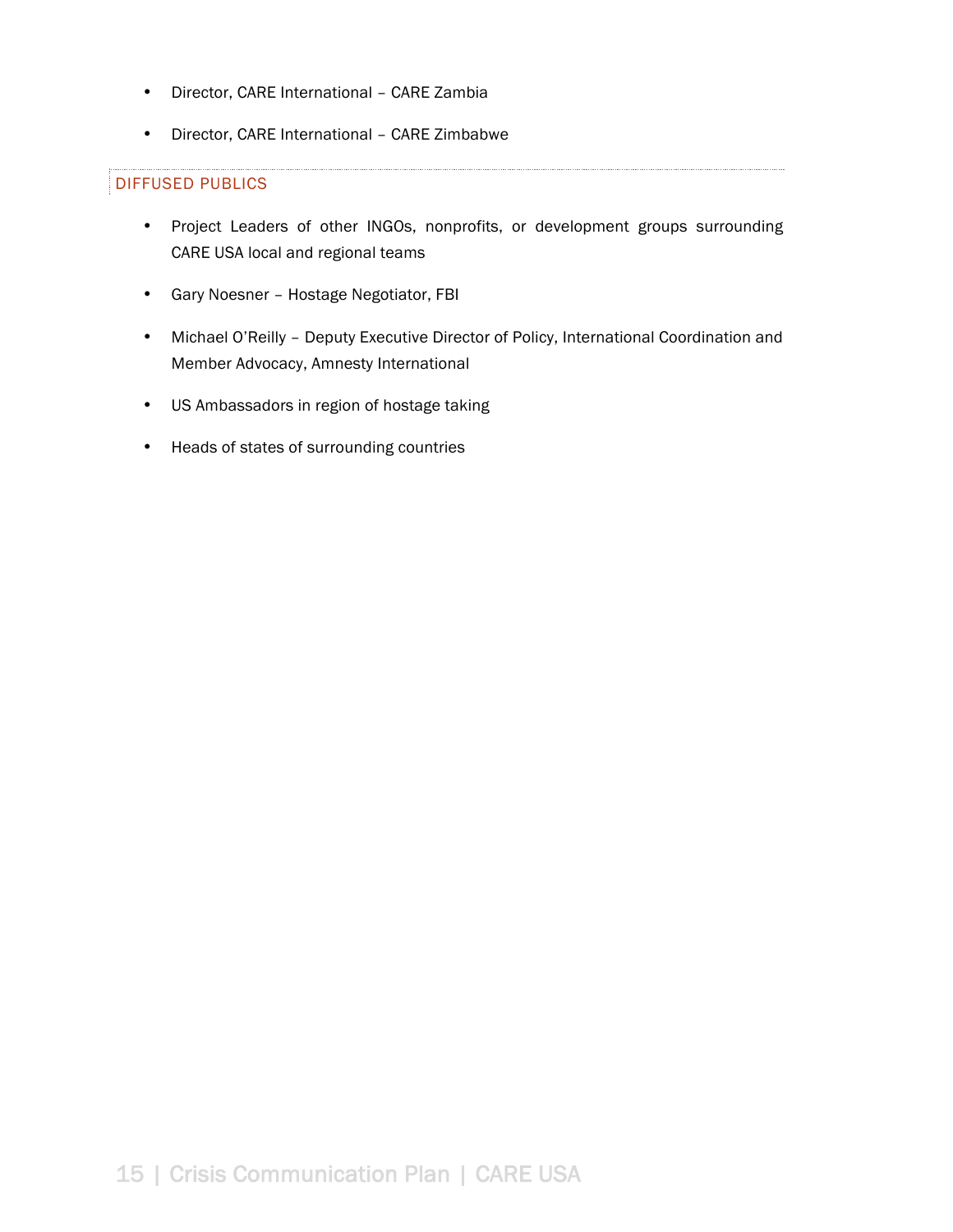## NOTIFYING PUBLICS

The employee who is first aware of the crisis will notify the executive director as quickly as possible by phone outside of office hours and in person inside office hours. The executive director is then responsible for activating the crisis communication plan by notifying the crisis team.

The crisis team will be responsible for notifying key publics and stakeholders in a timely manner. The table below identifies the appropriate contacts and channels that will be used to notify each of the key publics.

|                                                       | Email        | Physical<br>Letter | Local<br>Media | Internal<br><b>Emails</b> | Marketing<br>/Ad<br>Content | Social<br>Media | In-Person<br>Meetings | Virtual<br>Conference<br>(i.e., Skype) | Phone              | Newsletter  |
|-------------------------------------------------------|--------------|--------------------|----------------|---------------------------|-----------------------------|-----------------|-----------------------|----------------------------------------|--------------------|-------------|
| <b>Donors</b>                                         | $\mathsf X$  | $\mathsf X$        |                |                           | $\mathsf X$                 | $\mathsf X$     |                       |                                        | $\mathsf X$        | $\mathsf X$ |
| <b>US</b><br>Government<br>Officials (i.e.,<br>USAID) | X            | $\sf X$            |                |                           |                             | $\mathsf X$     | $\pmb{\chi}$          | $\mathsf X$                            | $\pmb{\mathsf{X}}$ | $\mathsf X$ |
| Local<br>Foreign<br>Government                        | $\mathsf X$  | $\mathsf X$        |                |                           |                             | $\mathsf X$     | $\pmb{\chi}$          | $\mathsf X$                            | $\mathsf X$        | $\mathsf X$ |
| Staff &<br><b>Employees</b>                           | $\mathsf{X}$ | $\mathsf X$        |                | $\mathsf X$               |                             | $\mathsf X$     | $\mathsf X$           | $\mathsf X$                            | $\mathsf{X}% _{0}$ | $\mathsf X$ |
| <b>Satellite</b><br><b>Offices</b><br>Abroad          | $\mathsf X$  | $\pmb{\chi}$       |                | $\pmb{\chi}$              |                             | $\mathsf X$     |                       | $\pmb{\chi}$                           | $\pmb{\mathsf{X}}$ | $\mathsf X$ |
| General<br>Public                                     |              |                    | X              |                           | $\mathsf{X}$                | $\mathsf{X}$    |                       |                                        |                    |             |
| Media                                                 | $\mathsf X$  | $\mathsf X$        |                |                           | $\pmb{\mathsf{X}}$          | $\mathsf{X}$    | $\mathsf X$           |                                        | $\mathsf X$        |             |

#### Primary Channels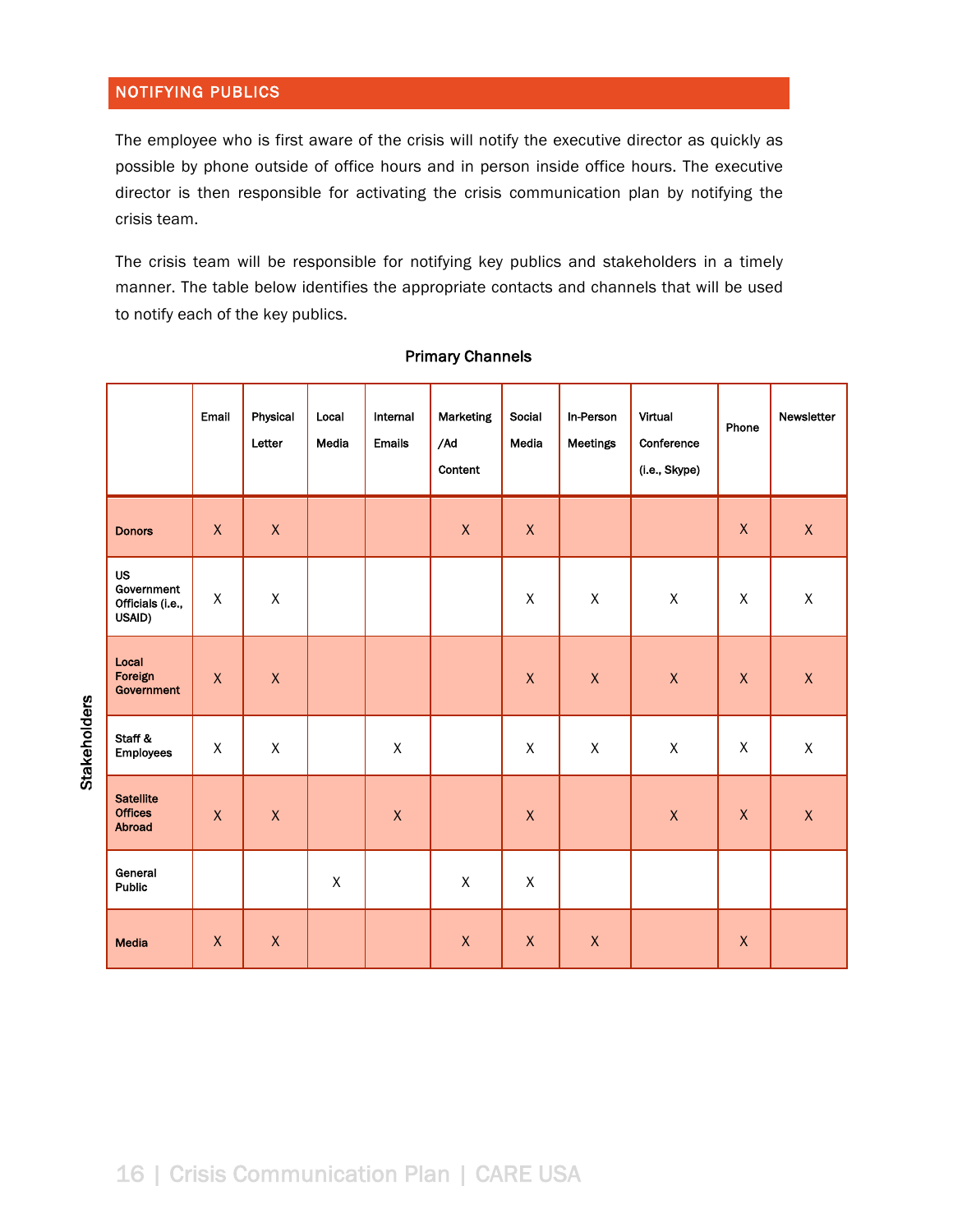### IDENTIFY CRISIS COMMUNICATION TEAM

# CRISIS MANAGER, BARA HUR, SENIOR DIRECTOR OF COMMUNICATIONS AND **OUTREACH**

Responsibilities of the crisis manager:

- Communicate with government officials, board of directors' leadership, board of directors, and executive team
- Make key decisions during the crisis
- Draft and approve statements
- Notify the crisis communications team of decisions or changes during the crisis

### ASSISTANT CRISIS MANAGER, BRIAN FEAGANS, DIRECTOR OF COMMUNICATIONS AND MEDIA RELATIONS

Responsibilities of the assistant crisis manager:

- Takes on the crisis manger's responsibilities when she is unavailable
- Help craft messaging and draft statements
- Help communicate with the media
- Communicate with key stakeholders, major governmental foundations, investors and donors

# CONTROL ROOM COORDINATOR, HOLLY FREW, EMERGENCY COMMUNICATIONS **OFFICER**

Responsibilities of the control room coordinator:

- Set up the crisis communications control center
- Update crisis website with most recent news
- Assist with the notification of key stakeholders and relevant foreign local governments, other INGOs, and satellite offices
- Communicate with satellite offices and project teams abroad

# CRISIS COMMUNICATION TEAM MEMBER, NICOLE HARRIS, MEDIA RELATIONS MANAGER

Responsibilities of crisis communication team member:

- Assist with the notification of key stakeholders and media
- Help with the drafting of new releases, newsletter, emails and other forms of communications with key stakeholders
- Report completed tasks to the crisis manager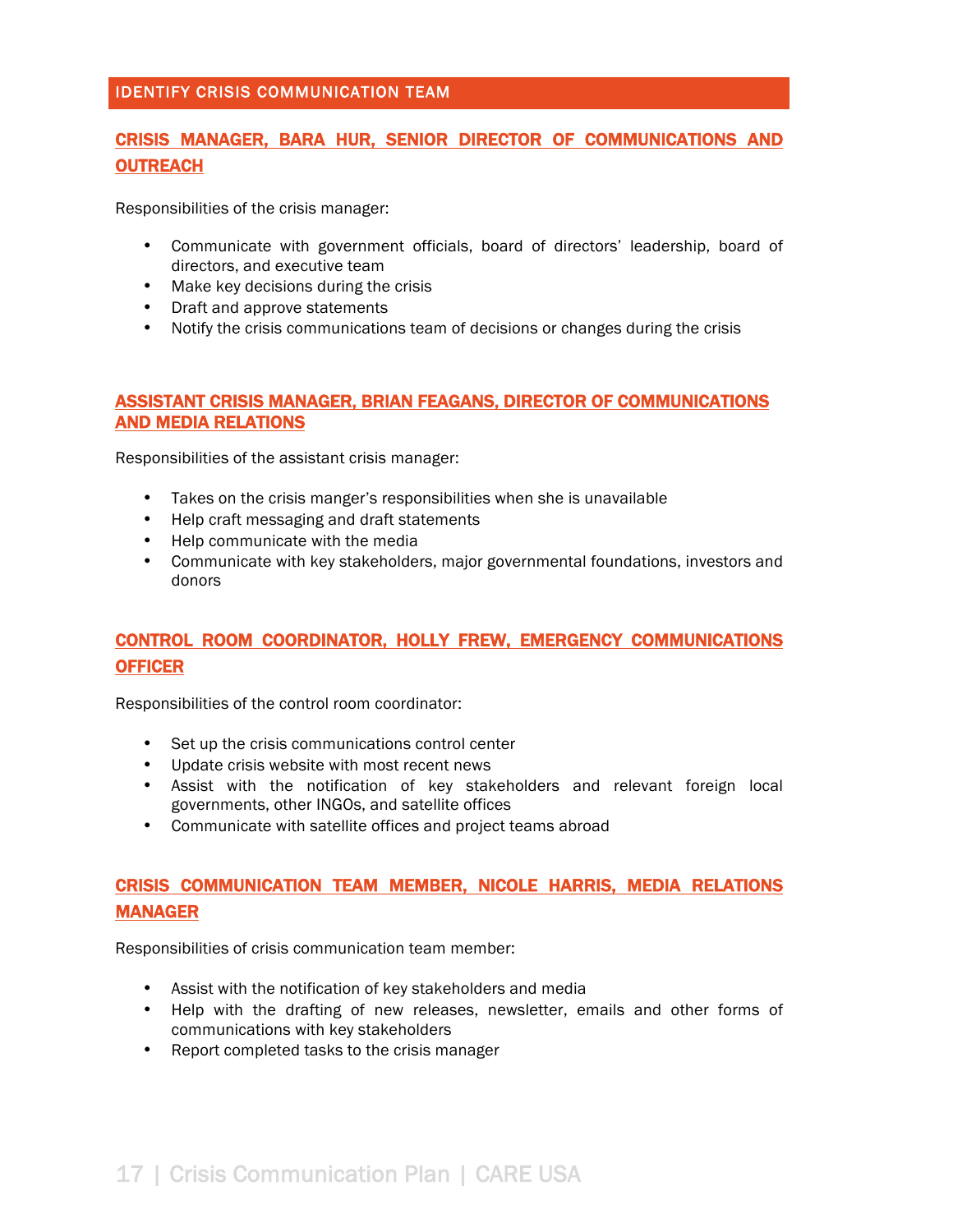## CRISIS COMMUNICATION TEAM MEMBER B, CAROL HUDSON, CHIEF OF STAFF & SECRETARY OF BOARD OF DIRS.

Responsibilities of crisis communication team member:

- Assist Media Outreach Coordinator with notification of key stakeholders and media
- Ensure all contact lists are up-to-date
- Help with the drafting of new releases, newsletter, emails and other forms of communications with key stakeholders
- Report completed tasks to the crisis manager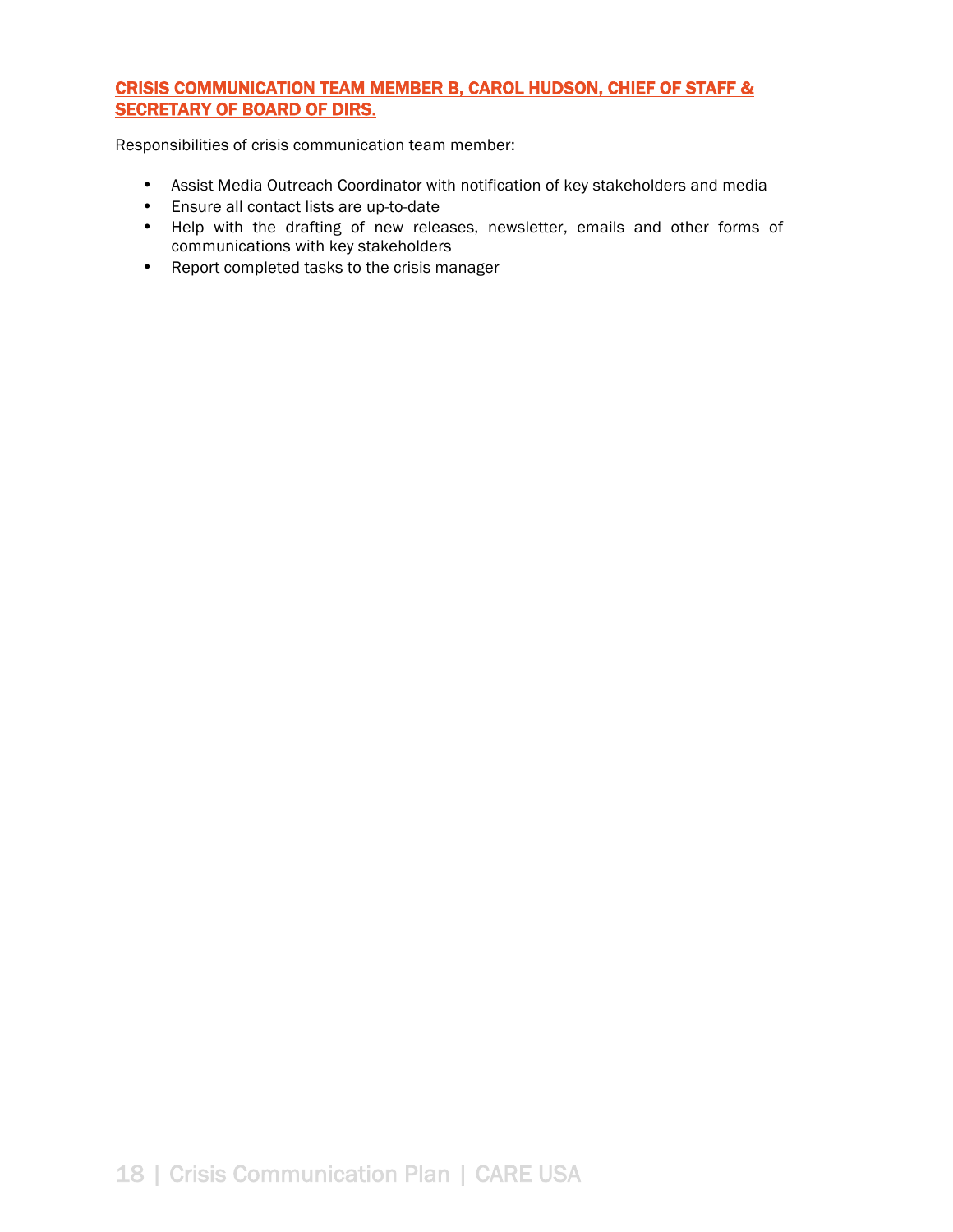## CRISIS DIRECTORY

This crisis directory contains the contact information for the crisis team, board of directors, shelter management and other key publics that should be notified during a crisis. Please refer to the "Notifying Publics" section of the Crisis Communication Plan on Page 14 for the system that will be used to notify each different public.

| <b>Crisis Team</b>   |                                                      |                      |   |   |       |
|----------------------|------------------------------------------------------|----------------------|---|---|-------|
| Name                 | Title                                                | <b>Phone Numbers</b> |   |   | Email |
|                      |                                                      | H                    | W | C |       |
| Bara Hur             | Crisis Manager                                       |                      |   |   |       |
| <b>Brian Feagans</b> | <b>Assistant Crisis</b><br>Manager                   |                      |   |   |       |
| <b>Holly Frew</b>    | Control Room<br>Coordinator                          |                      |   |   |       |
| Nicole Harris        | <b>Crisis</b><br>Communication<br><b>Team Member</b> |                      |   |   |       |
| Carol Hudson         | Chief of Staff &<br>Secretary of<br>Board of Dirs.   |                      |   |   |       |

| <b>Board of Directors Leadership</b> |                                  |                      |   |   |       |  |  |  |
|--------------------------------------|----------------------------------|----------------------|---|---|-------|--|--|--|
| Name                                 | Title                            | <b>Phone Numbers</b> |   |   | Email |  |  |  |
|                                      |                                  | н                    | W | C |       |  |  |  |
| Paul J. Jansen                       | Chair                            |                      |   |   |       |  |  |  |
| Michelle Nunn                        | President and<br>CEO of CARE USA |                      |   |   |       |  |  |  |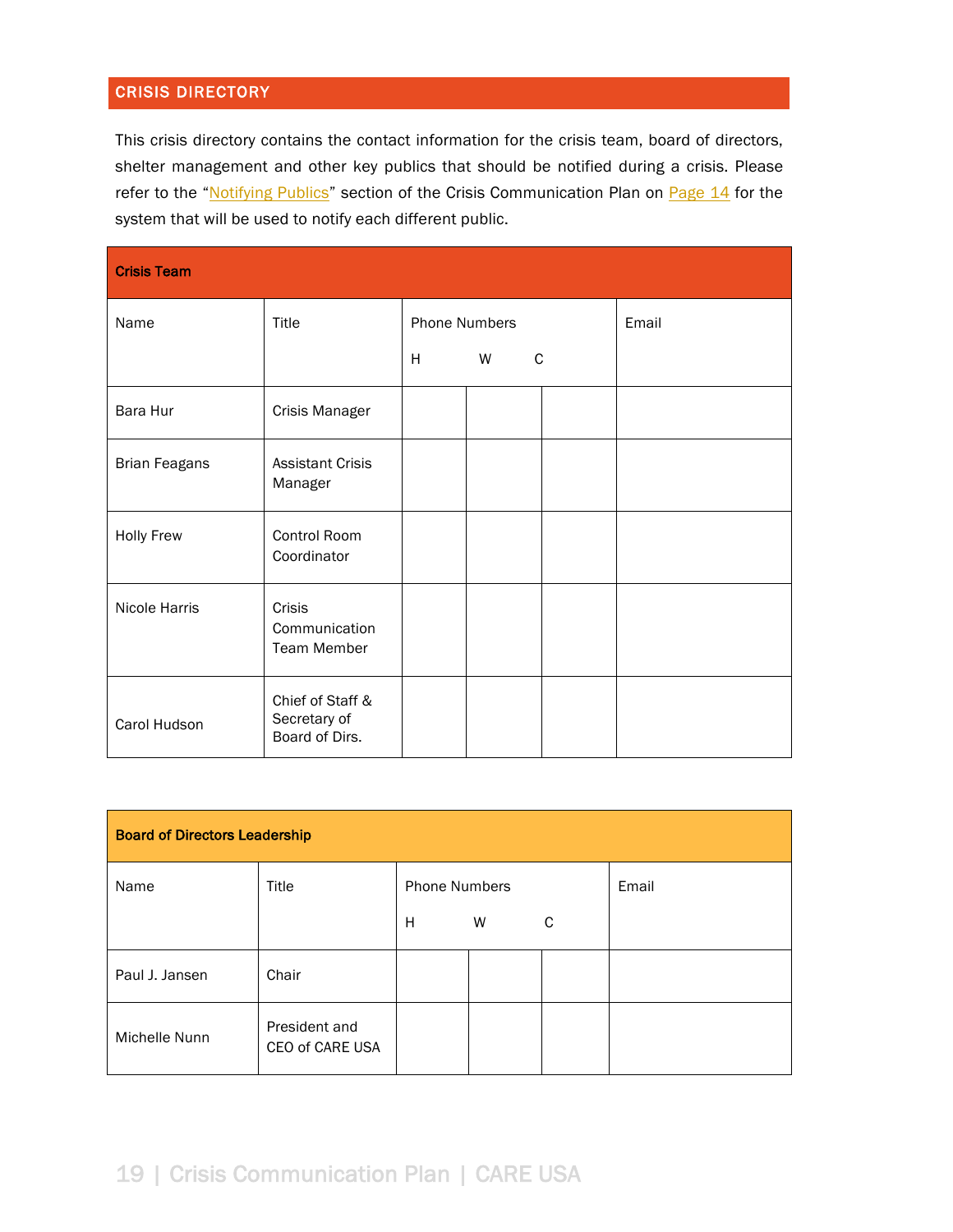| Alex Cummings   | Treasurer             |  |  |
|-----------------|-----------------------|--|--|
| Carol Hudson    | Secretary             |  |  |
| Helene D. Gayle | President<br>Emeritus |  |  |
| Philip Johnston | President<br>Emeritus |  |  |

| <b>Board of Directors</b> |                                                                             |                      |   |              |       |
|---------------------------|-----------------------------------------------------------------------------|----------------------|---|--------------|-------|
| Name                      | Title                                                                       | <b>Phone Numbers</b> |   |              | Email |
|                           |                                                                             | H                    | W | $\mathsf{C}$ |       |
| Joanne Bradford           | COO of SoFi                                                                 |                      |   |              |       |
| Martha Brooks             | Former resident<br>and Chief<br><b>Operating Officer</b><br>of Novelis, Inc |                      |   |              |       |
| Eduardo Castro-<br>Wright | Private Investor                                                            |                      |   |              |       |
| Susan Crown               | Founder &<br>Chairman of SCE                                                |                      |   |              |       |
| Michele Flournoy          | <b>Chief Executive</b><br>Officer of the<br>CNAS                            |                      |   |              |       |
| Susan Hassan              | Partner of Valor<br><b>Equity Partners</b>                                  |                      |   |              |       |
| Leila Janah               | Founder of<br>Samasource                                                    |                      |   |              |       |
| Musimbi Kanyoro           | President and<br>CEO of the Global<br>Fund for Women                        |                      |   |              |       |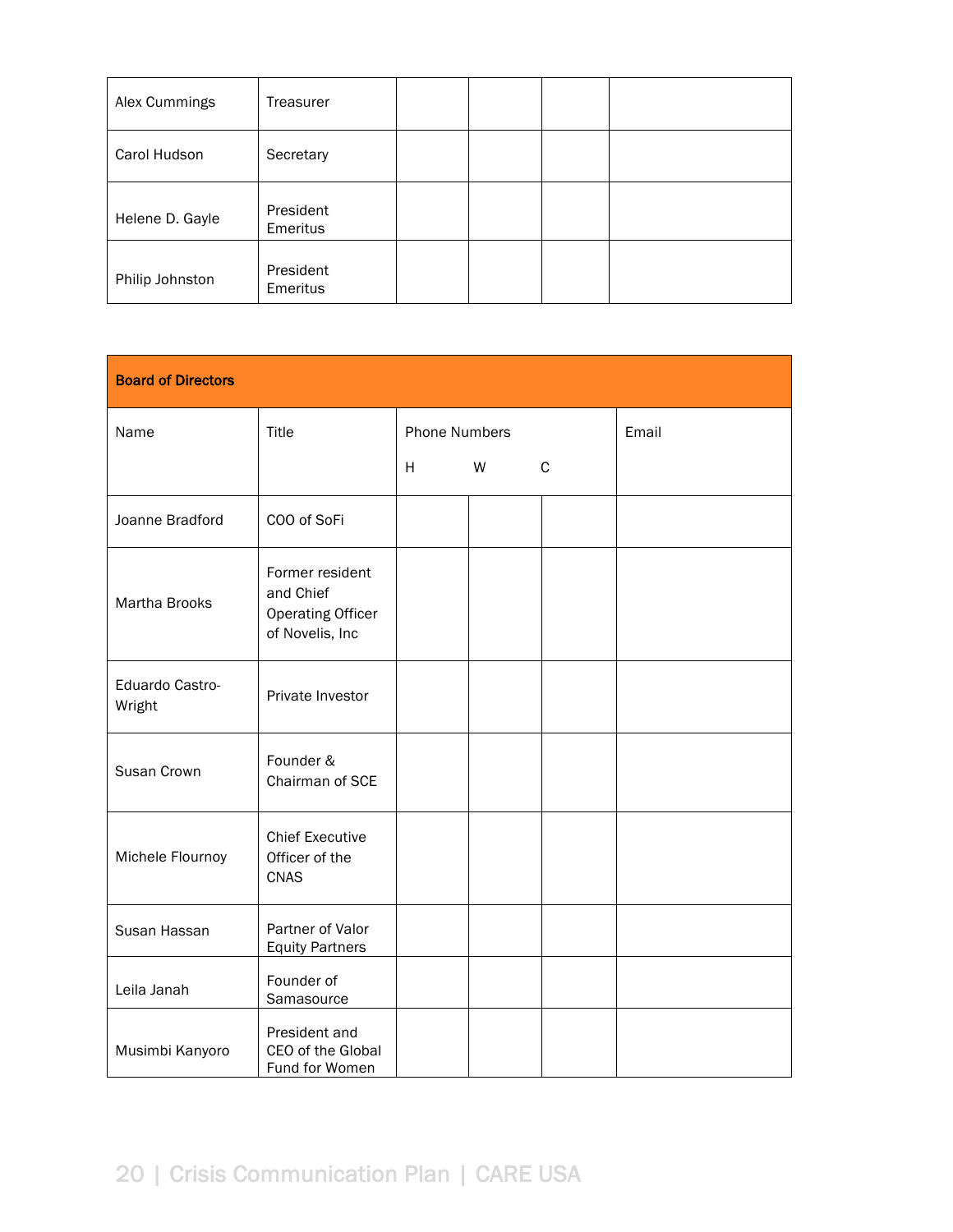| <b>Emery Koenig</b> | <b>Retired Vice</b><br>Chairman and<br><b>Chief Risk Officer</b><br>of Cargill, Inc |  |  |
|---------------------|-------------------------------------------------------------------------------------|--|--|
| Richard A. Marin    | President & CEO<br>of New York<br>Wheel, LLC                                        |  |  |
| H. Conrad Meyer III | Private Investor                                                                    |  |  |
| Vicki Palmer        | <b>Retired Executive</b><br>Vice President of<br>Coca-Cola<br>Enterprises           |  |  |
| Randall E. Pond     | <b>Retired Executive</b><br>Vice President of<br>Cisco Systems                      |  |  |
| Virginia Sall       | Co-founder of Sall<br><b>Family Foundation</b>                                      |  |  |
| Ranvir Trehan       | Chairman of<br>Trehan<br>Foundation                                                 |  |  |
| Deidra Wager        | President of DJW,<br>LLC                                                            |  |  |

| <b>Executive Team</b> |                                                           |                                     |  |       |                      |  |
|-----------------------|-----------------------------------------------------------|-------------------------------------|--|-------|----------------------|--|
| Name                  | Title                                                     | <b>Phone Numbers</b><br>H<br>W<br>C |  | Email | Emergency<br>Contact |  |
| Michelle Nunn         | President and<br>CEO of CARE USA                          |                                     |  |       |                      |  |
| Peter Buijs           | <b>Chief Financial</b><br>Officer & VP of<br>Finance & IT |                                     |  |       |                      |  |
| Carol Hudson          | Chief of Staff &<br>Secretary of<br>Board of Dirs.        |                                     |  |       |                      |  |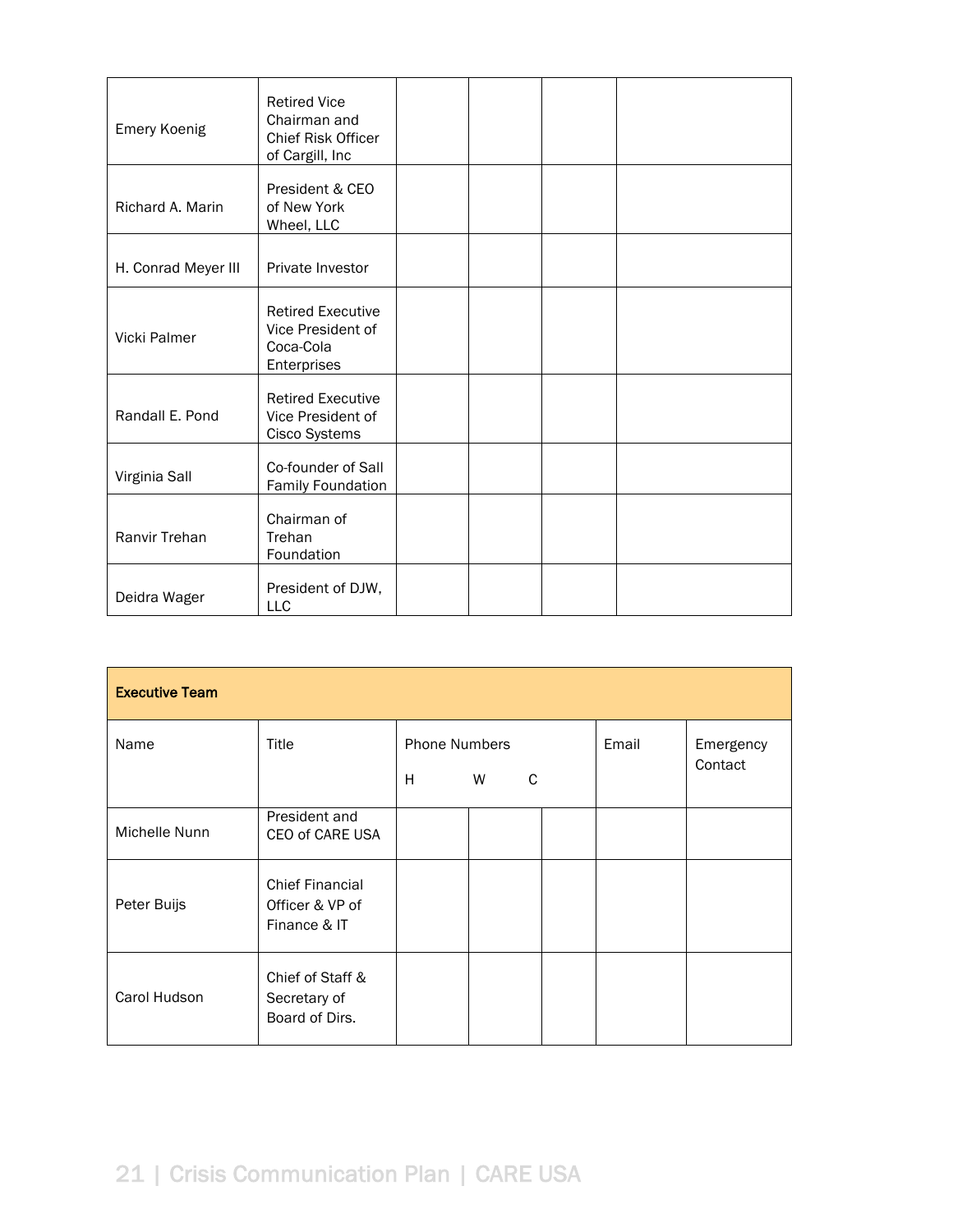| Lee Taliaferro (Tolli)<br>Love | Vice President,<br>Fundraising &<br>Marketing                             |  |  |  |
|--------------------------------|---------------------------------------------------------------------------|--|--|--|
| Nick Osbourne                  | International<br>Programs and<br>Operations                               |  |  |  |
| David Ray                      | VP for Advocacy<br>for CARE USA and<br><b>Managing Director</b><br>of CAN |  |  |  |
| Thomas Reynolds                | Vice President of<br>Program,<br>Partnerships &<br>Learning               |  |  |  |
| Patrick Solomon                | Vice President,<br>Human Resources                                        |  |  |  |
| Eric D. Johnson                | <b>General Counsel</b>                                                    |  |  |  |

CARE USA Offices: An up-to-date list of heads of CARE USA offices will be kept by Control Room Coordinator, Emergency Communications Officer, Holly Frew.

Satellite Offices (CARE USA regional offices, CARE International member offices, and CARE International country offices): An up-to-date list will be kept by Chief of Staff & Secretary of Board of Dirs., Carol Hudson.

Donors: An up-to-date list will be provided by Assistant Crisis Manager, Director Of Communications And Media Relations, Brian Feagans.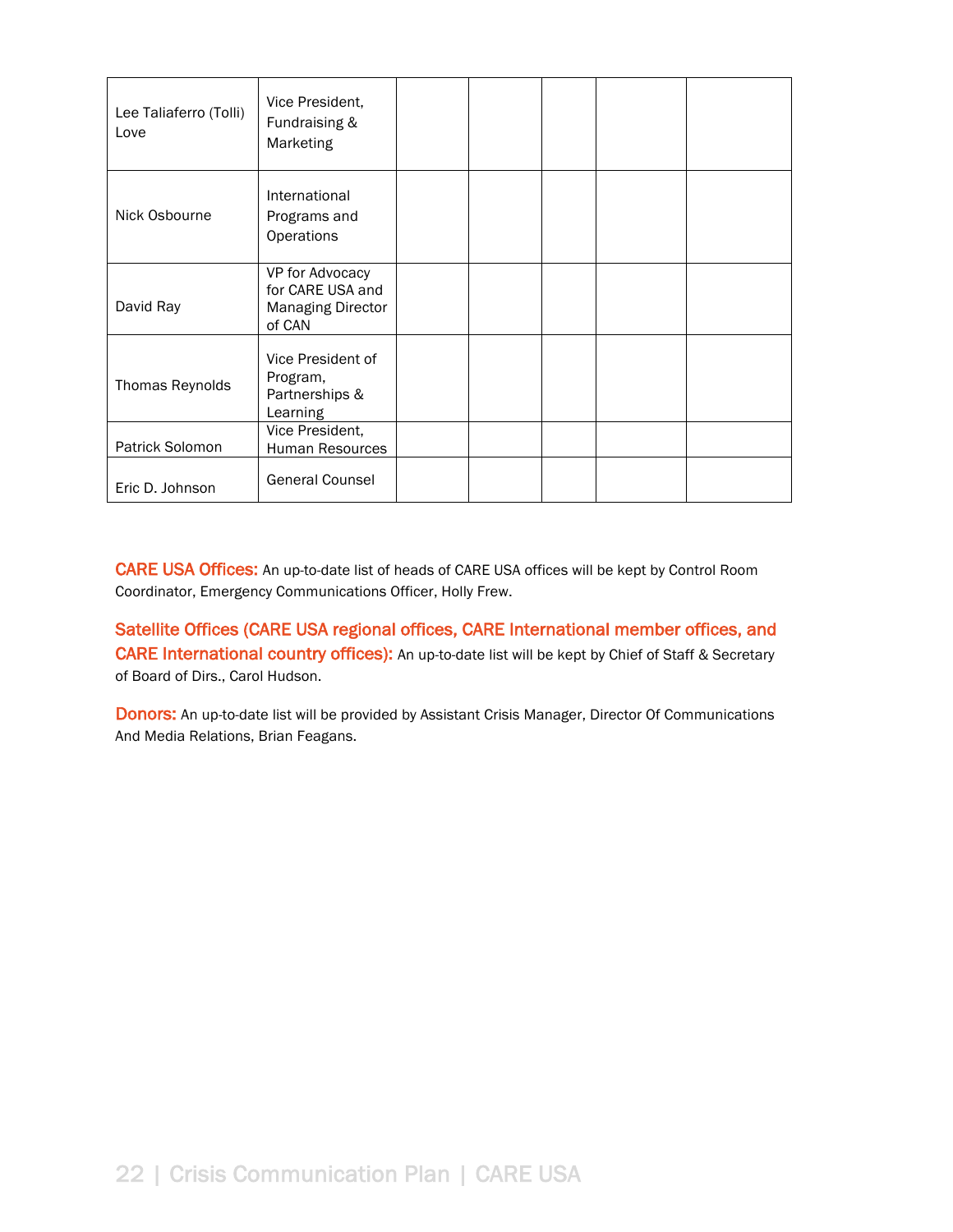MEDIA SPOKESPERSON

PRIMARY SPOKESPERSON

Chair, Paul J. Jansen

ALTERNATE SPOKESPERSON

President and CEO of CARE USA, Michelle Nunn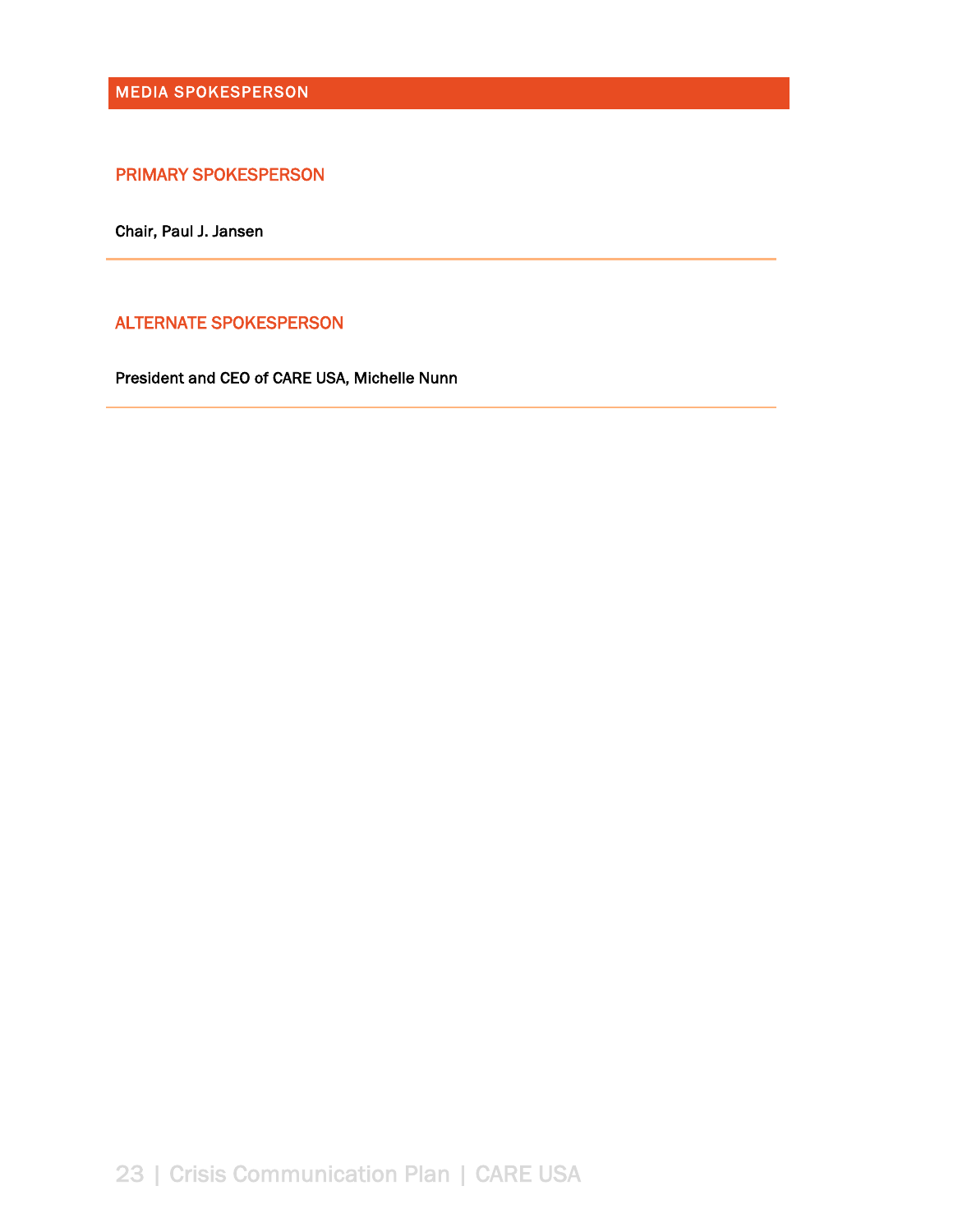## SPOKESPERSON FOR RELATED ORGANIZATIONS

|                                          | Utilei Urganizativns. M <b>edia, nydus, nunprunts, Develupmentar Urganizativns</b>               |                     |              |
|------------------------------------------|--------------------------------------------------------------------------------------------------|---------------------|--------------|
| <b>Organization Name</b>                 | Spokesperson                                                                                     | <b>Phone Number</b> | <b>Email</b> |
| InterAction                              | Crisis Manager, Senior<br><b>Director of Communications</b><br>and Outreach, Bara Hur            |                     |              |
| <b>World Vision</b>                      | <b>Crisis Manager, Senior</b><br><b>Director of Communications</b><br>and Outreach, Bara Hur     |                     |              |
| <b>UNICEF</b>                            | Crisis Manager, Senior<br><b>Director of Communications</b><br>and Outreach, Bara Hur            |                     |              |
| <b>Oxfam International</b>               | Assistant Crisis Manager,<br><b>Director of Communications</b><br>and Outreach, Brian<br>Feagans |                     |              |
| American Red Cross                       | Assistant Crisis Manager,<br><b>Director of Communications</b><br>and Outreach, Brian<br>Feagans |                     |              |
| <b>International Rescue</b><br>Committee | Assistant Crisis Manager,<br><b>Director of Communications</b><br>and Outreach, Brian<br>Feagans |                     |              |

## Other Organizations: Media, INGOs, Nonprofits, Developmental Organizations

\*\* Build advocacy coalition with INGO, NGO, and developmental organizations to generate greater push for safe return of fellow humanitarian workers.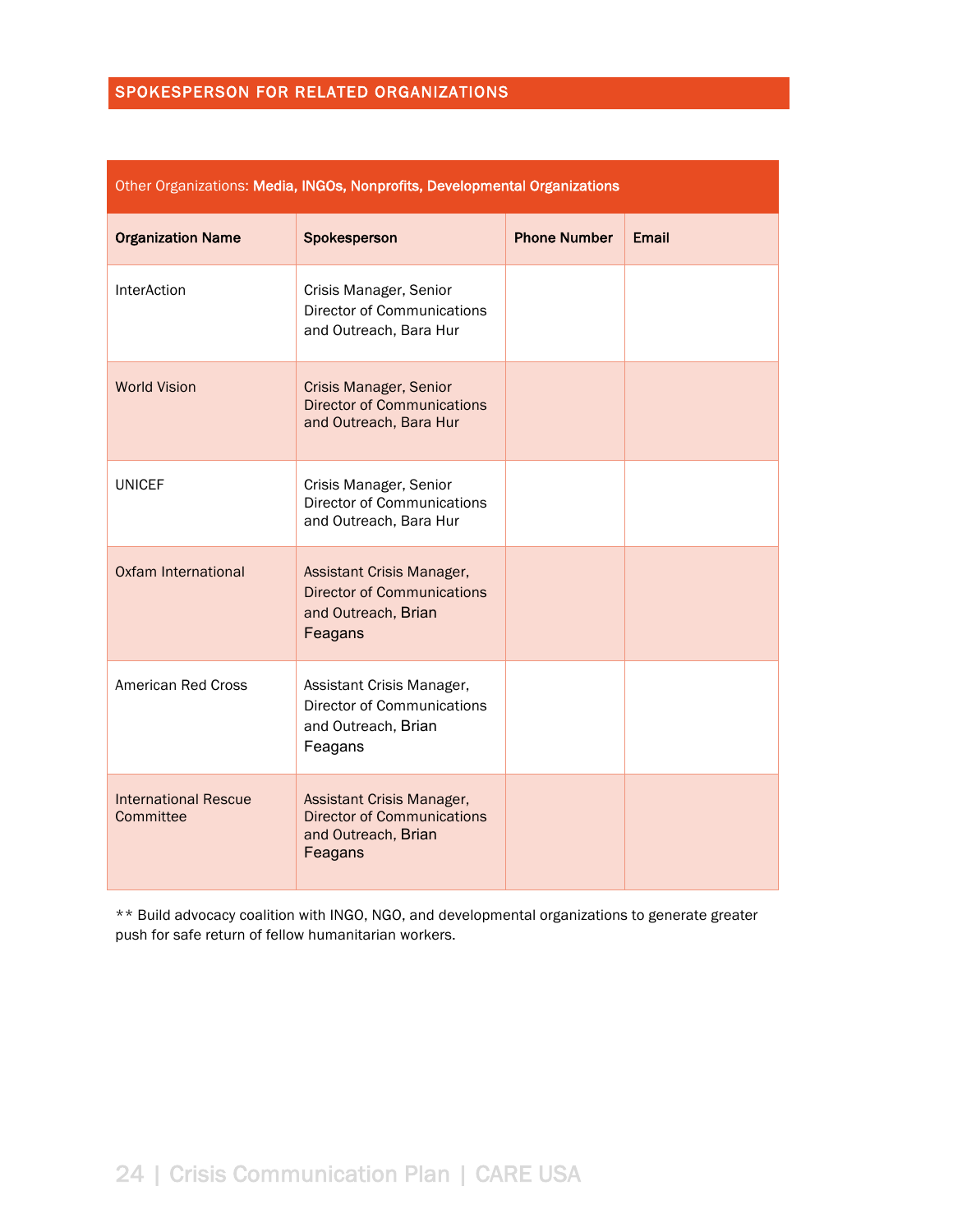#### FEDERAL GOVERNMENT

| <b>Name</b>                             | <b>Phone Numbers</b> | <b>Address</b>                                                             |
|-----------------------------------------|----------------------|----------------------------------------------------------------------------|
| President of the USA.<br>Barack Obama   | $(202)$ 456-1111     | 1600 Pennsylvania Ave NW, Washington,<br>DC 20500                          |
| Vice President of the USA.<br>Joe Biden | $(202)$ 395-5895     | Eisenhower Executive Ofc Bldg, W Executive<br>Ave NW, Washington, DC 20500 |
| Secretary of State, John<br>Kerry       | (202) 647-4000       | 320 21st St NW, Washington, DC 20451                                       |
| US Ambassador to UN.<br>Samantha Power  | (202) 789 - 7890     | 1775 K St #400, Washington, DC 20240                                       |

Local Government Officials of Satellite Offices & U.S. Embassies Abroad: An up-to-date list will be kept by Control Room Coordinator, Emergency Communications Officer, Holly Frew.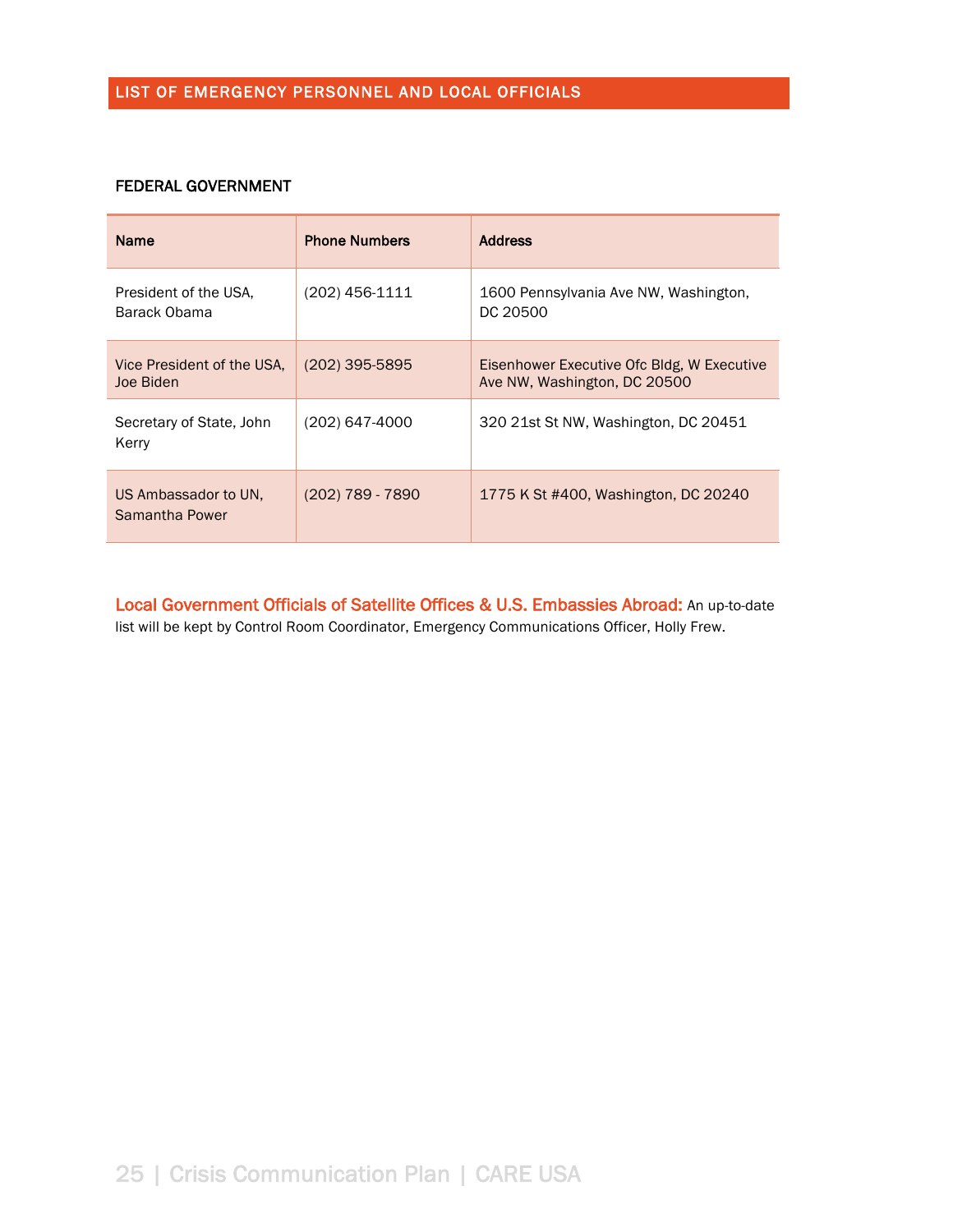## BROADCAST/RADIO

| <b>Organization Name</b> | <b>Media Contact</b>                                                                      | <b>Phone Number</b> | Email                     |
|--------------------------|-------------------------------------------------------------------------------------------|---------------------|---------------------------|
| <b>NBC</b>               | NBC News4 Anchor, Jim<br>Vance                                                            | (202) 885-4111      | jvance@nbc.com            |
| <b>CBS</b>               | <b>CBS News Foreign</b><br>Correspondent, Holly<br>Williams                               | 202-479-6960        | hwilliams@cbs.com         |
| ABC                      | <b>Chief Global Affairs</b><br>Correspondent, Martha<br>Raddatz                           | (703) 236-9555      | mraddatz@abcnews.<br>com  |
| <b>FOX</b>               | <b>Chief Intelligence</b><br>Correspondent,<br><b>Catherine Herridge</b>                  | (212) 301-4229      | cherridge@foxnews.<br>com |
| CNN                      | CNN International,<br>Christiane Amanpour                                                 | (705) 105-6091      | camanpour@cnn.co<br>m     |
| <b>PBS</b>               | <b>Chief Foreign</b><br>Correspondent,<br><b>Margaret Warner</b>                          | (703) 739-5000      | mwarner@pbs.org           |
| <b>NPR</b>               | International<br>Correspondent,<br>Deborah Amos                                           | (202) 513-2073      | damos@npr.org             |
| Voice of America         | International<br>Broadcaster & Reporter<br>at Voice of America,<br><b>Essarayoss Mean</b> | (202) 203-4959      | emean@voanews.co<br>m     |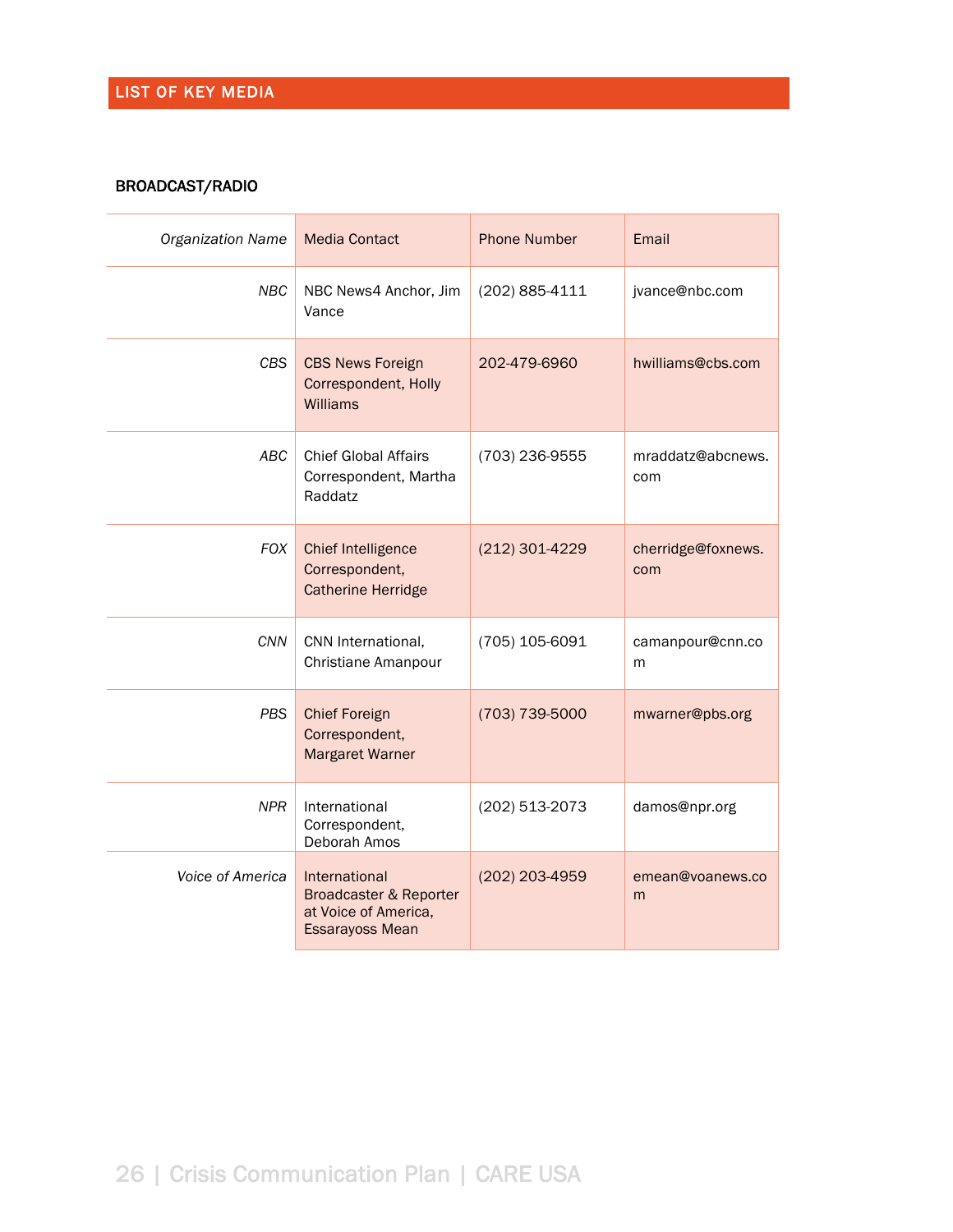## PRINT/ONLINE NEWSPAPER

| <b>Organization Name</b>   | <b>Media Contact</b>                                     | <b>Phone Number</b> | Email                           |
|----------------------------|----------------------------------------------------------|---------------------|---------------------------------|
| <b>Associated Press</b>    | Cybersecurity &<br>Terrorism, Tami<br>Abdollah           | (202) 641-9541      | tabdollah@apnews.o<br>rg        |
| Al Jazeera                 | News Correspondent,<br>Divya Gopalan                     | (202) 123-1234      | dgopalan@aljazeera.<br>com      |
| Reuters                    | Chief Correspondent,<br>Angela Moon                      | (202) 898-8333      | amoon@reuters.com               |
| <b>BBC</b>                 | Producer, World News<br>America, Sarah<br><b>McHaney</b> | (212) 705-9300      | smchaney@bbcnews<br>.com        |
| Bloomberg                  | White House<br>Correspondent, Mike<br>Dorning            | (415) 912-2960      | morning@bloomberg<br>.com       |
| <b>New York Times</b>      | Reporter, Ashley Parker                                  | (202) 862-0300      | aparker@nyt.com                 |
| <b>Wall Street Journal</b> | Senior Editor, Bob Davis                                 | (202) 862-9200      | bdavis@wsj.com                  |
| The Guardian               | National Editor, Dan<br><b>Roberts</b>                   | $(203)$ 353-2000    | dan.roberts@thegua<br>rdian.com |

## INDUSTRY OR ASSOCIATION PUBLICATIONS

| <b>Organization Name</b>             | <b>Media Contact</b>          | <b>Phone Number</b> | Email                             |
|--------------------------------------|-------------------------------|---------------------|-----------------------------------|
| <b>United Nations News</b><br>Centre | Reporter, Almigdad<br>Mojalli | (212) 963-7160      | amojalli@unnews.or<br>g           |
| DevEx                                | Reporter, Naki B.<br>Mendoza  | (202) 249-9222      | nmendoza@devex.c<br><sub>om</sub> |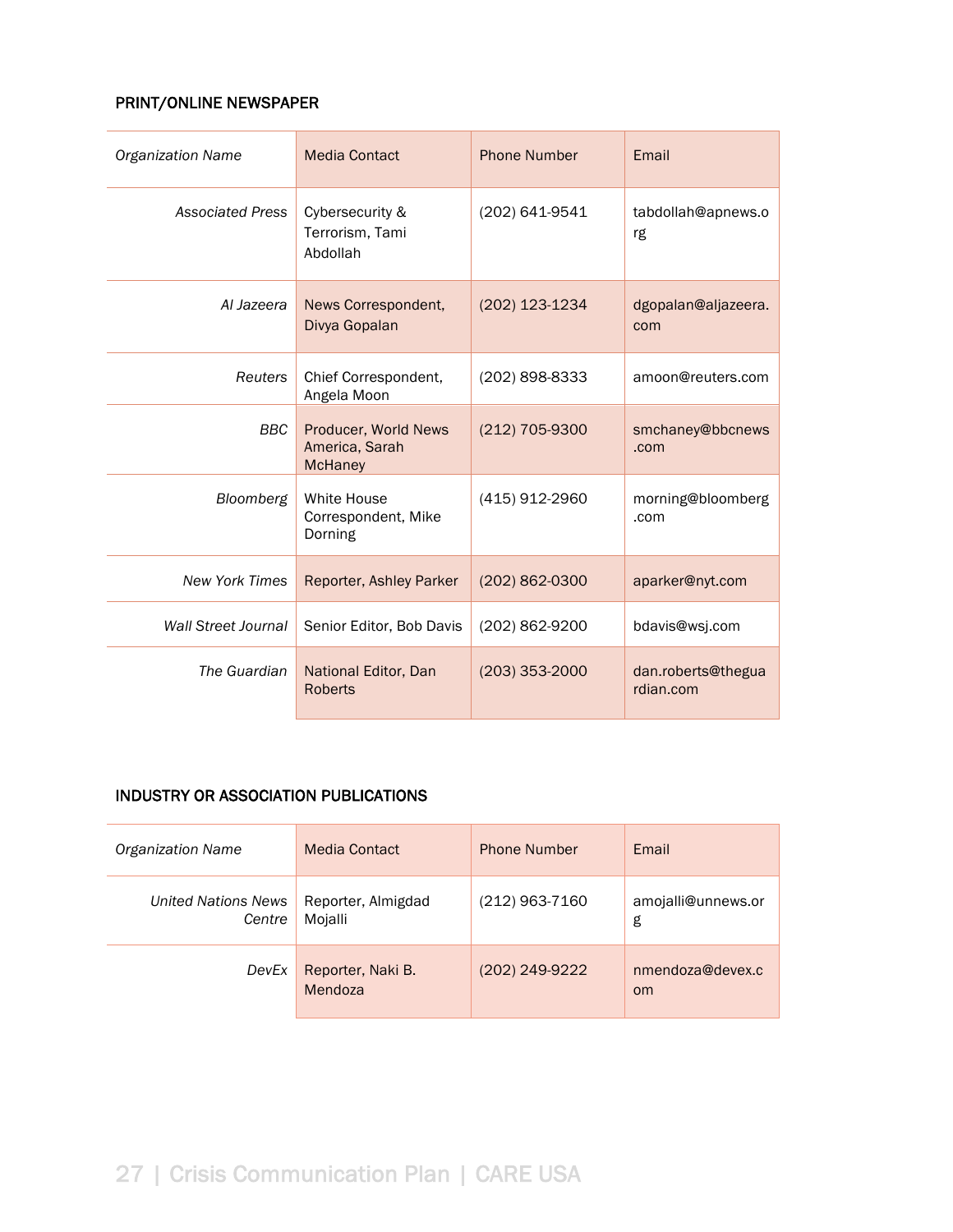## SOCIAL MEDIA & BLOGGERS

| <b>Organization Name</b>                      | <b>Twitter Handle</b>                                                                  | <b>Phone Number</b> | Email |
|-----------------------------------------------|----------------------------------------------------------------------------------------|---------------------|-------|
| NGO Pulse SANGONeT                            | @SANGONeT                                                                              | N/A                 | N/A   |
| NGO Source                                    | @NGOsource                                                                             | N/A                 | N/A   |
| <b>Global Voices</b>                          | @globalvoices;<br>www.globalvoices.org                                                 | N/A                 | N/A   |
| <b>CIVICUS</b>                                | @CIVICUSalliance                                                                       | N/A                 | N/A   |
| The Guardian: Global<br>Development           | @GdnDevelopment;<br>www.theguardian.com/<br>global-<br>development/poverty-<br>matters | N/A                 | N/A   |
| My Heart's in Accra                           | www.ethanzuckerman.c<br>$om$                                                           | N/A                 | N/A   |
| Social Media for Good                         | www.sm4good.com                                                                        | N/A                 | N/A   |
| Social Media for Int'l Aid<br>and Development | www.social-media-for-<br>development.com                                               | N/A                 | N/A   |
| DEV Blog                                      | www.uea.ac.uk/devrese<br>arch/blogs                                                    | N/A                 | N/A   |
| <b>Poverty Matters</b>                        | dfid.blog.gov.uk                                                                       | N/A                 | N/A   |
| <b>Blood and Milk</b>                         | www.bloodandmilk.org                                                                   | N/A                 | N/A   |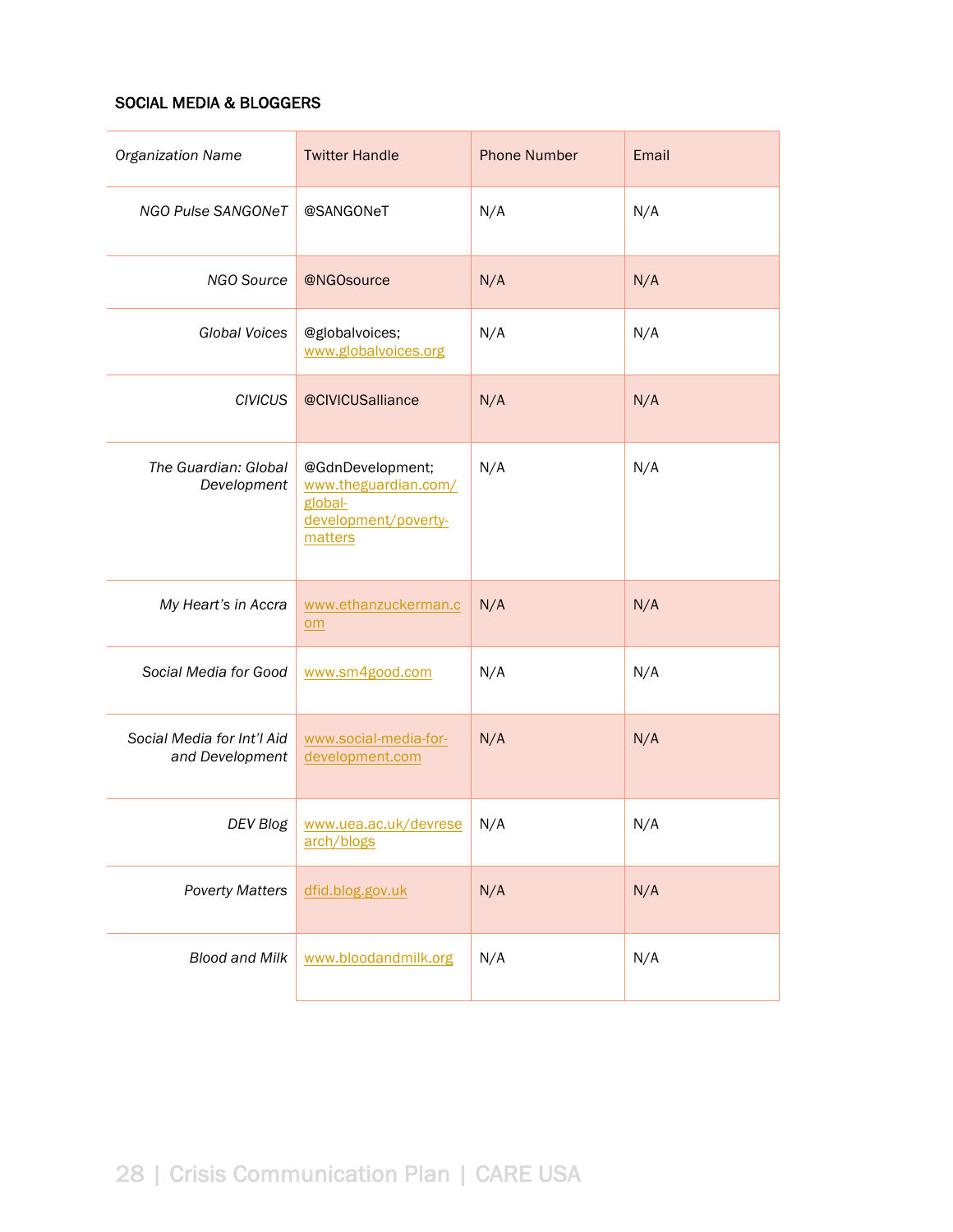### CRISIS COMMUNICATION CONTROL CENTER

#### CARE Headquarters

Address: 151 Ellis St NE # 1, Atlanta, GA 30303 Phone Number: (404) 681-2552 Hours: Monday through Friday, 8:00 AM to 4:00 PM.

Contact: Director of Communications and Media Relations, Brian Feagans Phone: (404) 457-4644 Email: bfeagans@care.org

#### CARE Crisis Call Center

In the case that the (a) crisis communication team members, (b) board of directors' leadership, (c) board of directors or (d) executive members cannot be reached in-person, they may be reached via the CARE Crisis Call Center. A Crisis Conference Call (Code: Triple C) will be initiated. The crisis communication team, leadership of board of directors, board of directors and executive members will be alerted via text, voice message and email, and they will be able to join the conference call by calling in remotely, using the hotline.

Address: N/A Phone Number: (202) 123-1234 Hours: 24/7

Contact: Senior Director of Communications and Outreach, Bara Hur Phone: (202) 555-5555 Email: bhur@care.org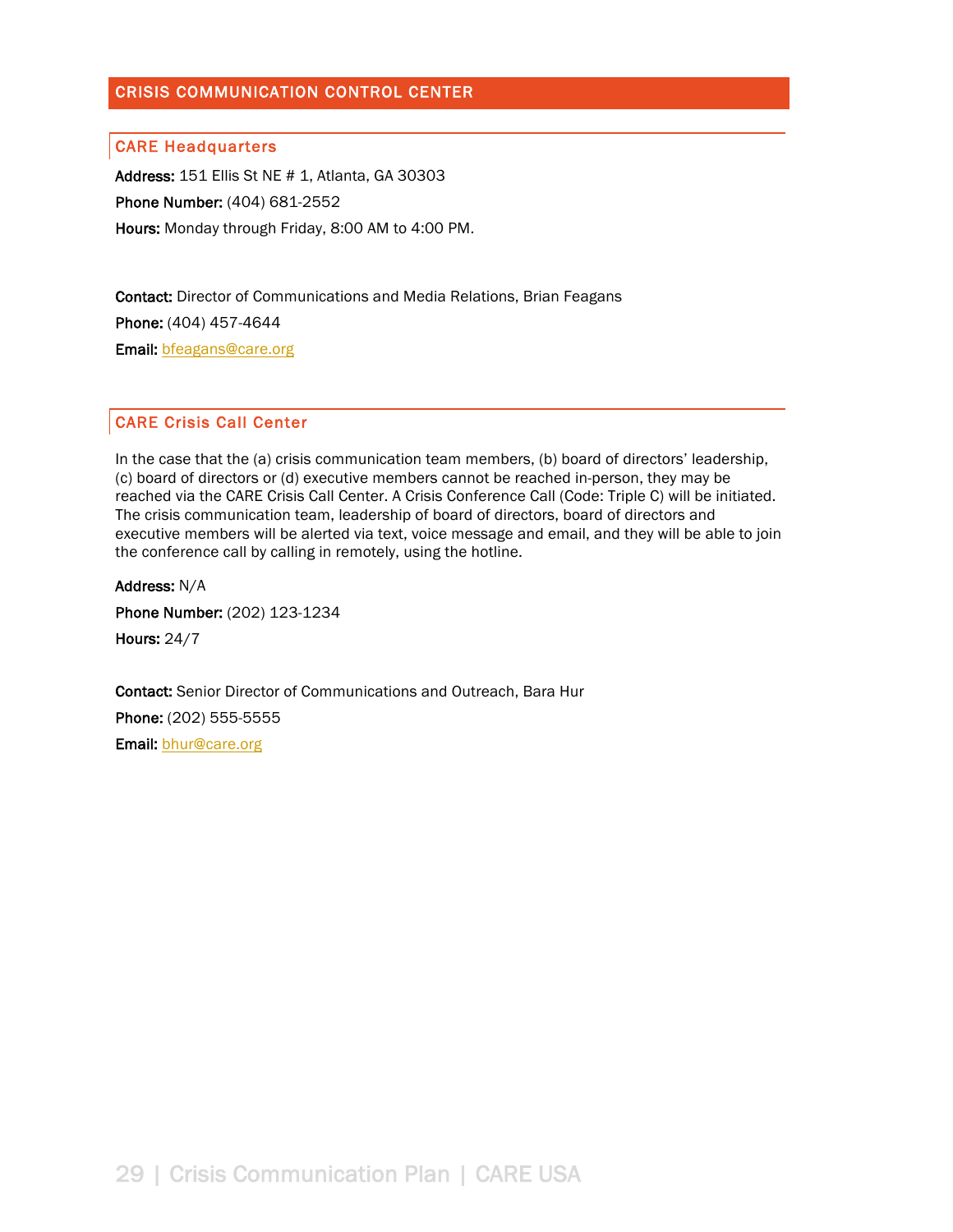## EQUIPMENT AND SUPPLIES

#### Equipment:

- Chairs and tables
- Landline telephone service
- Bulletin board (displaying communications team phone numbers and college website address)
- Laptop computers
- Extra laptop power supplies
- High-speed wireless modem
- Wi-Fi hotspot (for travel)
- Mobile phones assigned to communications team (with portable chargers and emergency spare batteries)
- DSLR
- Extension cords
- Printer
- Copy machine
- Fax machine
- Pre-paid cellphones
- Company letterhead
- Copy paper
- Pens
- Pencils
- Radio with AM and FM reception, both electric and battery-powered
- Television with access to all top media networks

#### Media:

- Copies of crisis communications plan
- Media directories
- Press kits
- Photos of members listed on Crisis Directory
- Photos of staff taken hostage

#### Other:

- Food
- Beverages
- Coffee
- Energy drinks
- Cot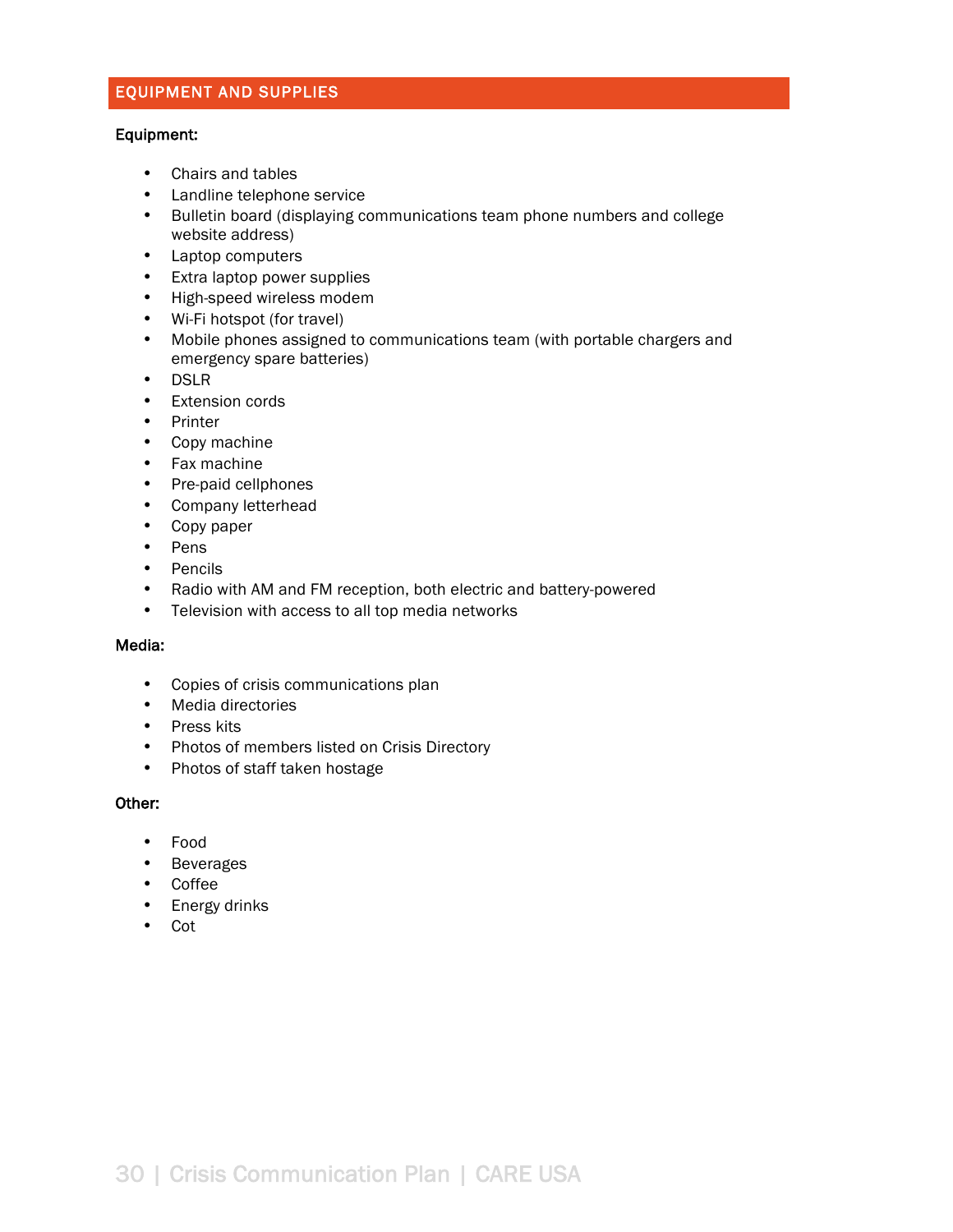#### PRE-GATHERED INFORMATION

The pre-gathered materials listed below will be stored on CARE USA's internal network *The Village* and the share drive.

Additionally, each member of CARE USA, along with the crisis team, the board of directors' leadership, the board of directors and the executive team will keep a hard copy of the following documents printed, and also, on a separate thumb drive.

- Copies of the crisis communications plan
- Board of Directors leadership biographies
- Board of Directors biographies
- Executive Team biographies
- All CARE USA staff biographies
- Headshot of every CARE USA employee
- Annual report
- Financial information for the past two years
- Backgrounders and brochures
- Skeletal news release about hostage taking (located on pages 32 to 33)
- Most recent FAQ documents
- Information on all current CARE development projects, domestic and international
- Hostage negotiation guidebook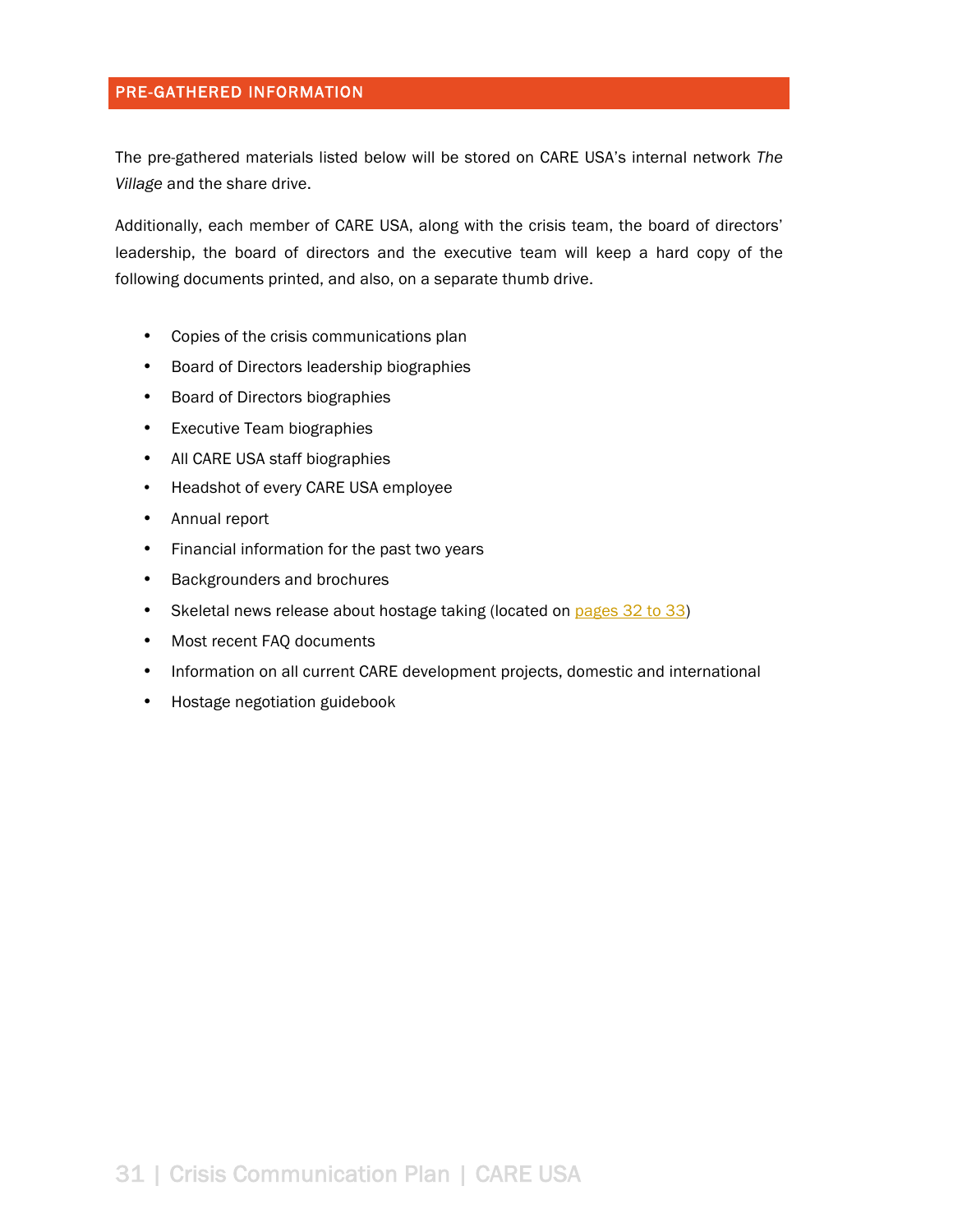

CARE USA 151 Ellis Street NE # 1 Atlanta, GA 30303 Phone: (404) 681-2552 Fax: (404) 577-5977

## **FOR IMMEDIATE RELEASE**

## **CARE USA HUMANITARIAN HEROES TAKEN HOSTAGE**

*Humanitarian)heroes)taken)hostage)while)risking)life)to)provide)lifesaving)assistance)to) those)who)need)it)most*

**WASHINGTON** – Today, CARE USA humanitarian hero[es], [NAME OF INDIVIDUAL(S)] were taken hostage by [NAME OF GROUP] while working on a field project abroad in [COUNTRY NAME]. CARE USA works with the US government, foreign republics and international non-governmental organization, nonprofit and development communities to respond to emergencies, such as hostage takings.

CARE USA takes extra measures to maximize the safety of all their employees, domestic or abroad.

"CARE USA workers are given thorough training on how to decrease, prevent and eliminate risk as much as possible," said President Michelle Nunn. "However, since CARE USA's humanitarian heroes risk their lives to provide lifesaving assistance to vulnerable communities who need it most, safety often comes second to service."

Despite the precautionary steps taken to avert hostage takings, the situation was inevitable. CARE USA employees are fully aware of the risk they are placed in prior to joining field projects in unstable and insecure areas around the world.

"CARE USA is working tirelessly with U.S. government, foreign republics, and international non-governmental, nonprofit and development communities at home and overseas, to negotiate the safe return of its CARE USA heroes," said Chairman Paul J. Jansen.

Further details will be released by [NAME OF PERSON TO MAKE ANNOUNCEMENT] at a news conference scheduled for [DATE AND TIME OF NEWS CONFERENCE], at [LOCATION OF NEWS CONFERENCE].

###

**Media Contact:** Director of Communications and Outreach, Brian Feagans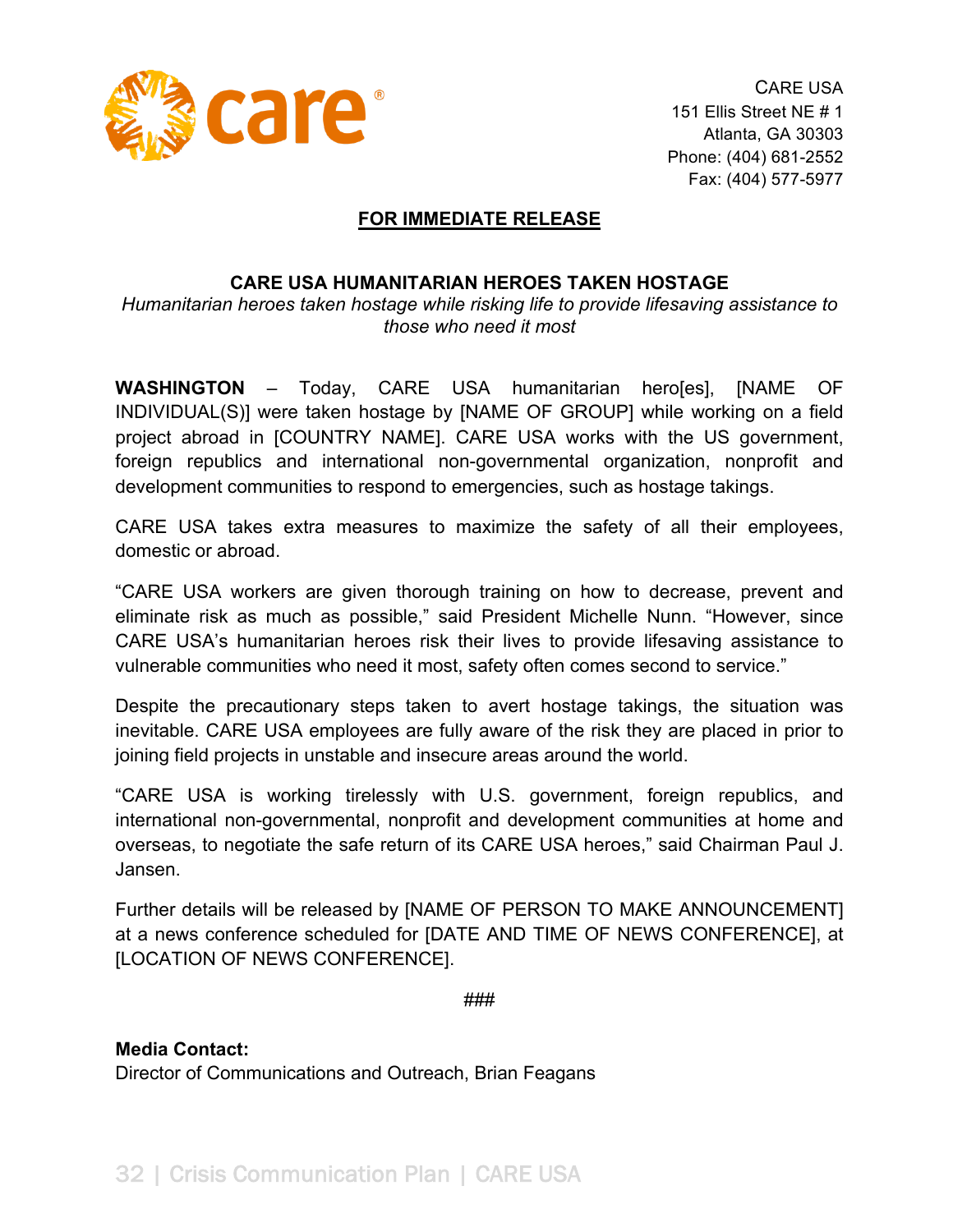(404) 457-4644 bfeagans@care.org

# **About CARE USA**

CARE USA is a leading humanitarian organization working to reduce poverty, promote social justice and enhance people's quality of life throughout the world. CARE USA especially focuses on empowering women, because by raising women leaders, they can go on to raise more leaders. To learn more, please visit us online at www.care.org.

For more information on this news release and its contents, contact us.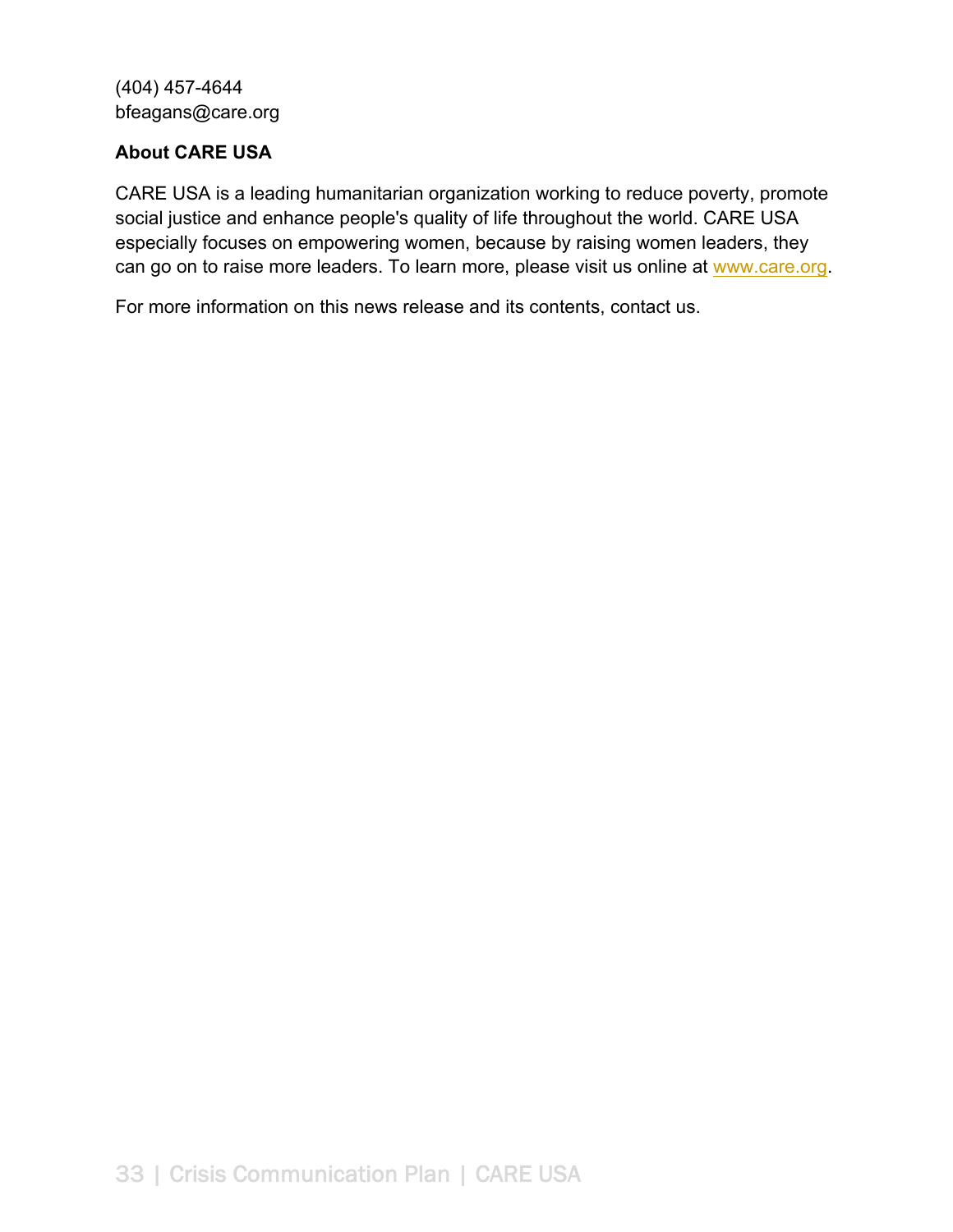#### KEY MESSAGES

- 1. CARE USA'S HUMANITARIAN HEROES RISK THEIR LIVES TO PROVIDE LIFESAVING ASSISTANCE TO VULNERABLE COMMUNITIES WHO NEED IT MOST.
- 2. CARE USA TAKES EXTRA PRECAUTIONARY MEASURES TO ENSURE THE SAFETY OF ALL THEIR EMPLOYEES, DOMESTIC OR ABROAD BY REVIEWING AND TRAINING EVERY EMPLOYEE ACCORDING TO THE STANDARDS SET BY AND STATED IN THE CARE International Safety & Security Handbook.
- 3. CARE USA EMPLOYEES ARE AWARE OF THE RISK THEY ARE PLACED IN PRIOR TO JOINING FIELD PROJECTS IN UNSTABLE AND INSECURE AREAS AROUND THE WORLD. ALL DEPLOYMENTS TO HAZARDOUS AREAS ARE DONE ON A VOLUNTARY BASIS, WITH NO RETALIATION AGAINST AN EMPLOYEE WHO DOESN'T FEEL SAFE DEPLOYING.
- 4. DEDICATED CARE USA HUMANITARIAN HEROES OFTEN PUT SAFETY SECOND TO SACRIFICIAL SERVICE.
- 5. CARE USA IS WORKING WITH THE US GOVERNMENT, FOREIGN GOVERNMENTS, AND INTERNATIONAL NON-GOVERNMENTAL ORGANIZATION, NONPROFIT AND DEVELOPMENT COMMUNITIES, TO NEGOTIATE THE SAFE RETURN OF ITS CARE USA EMPLOYEES.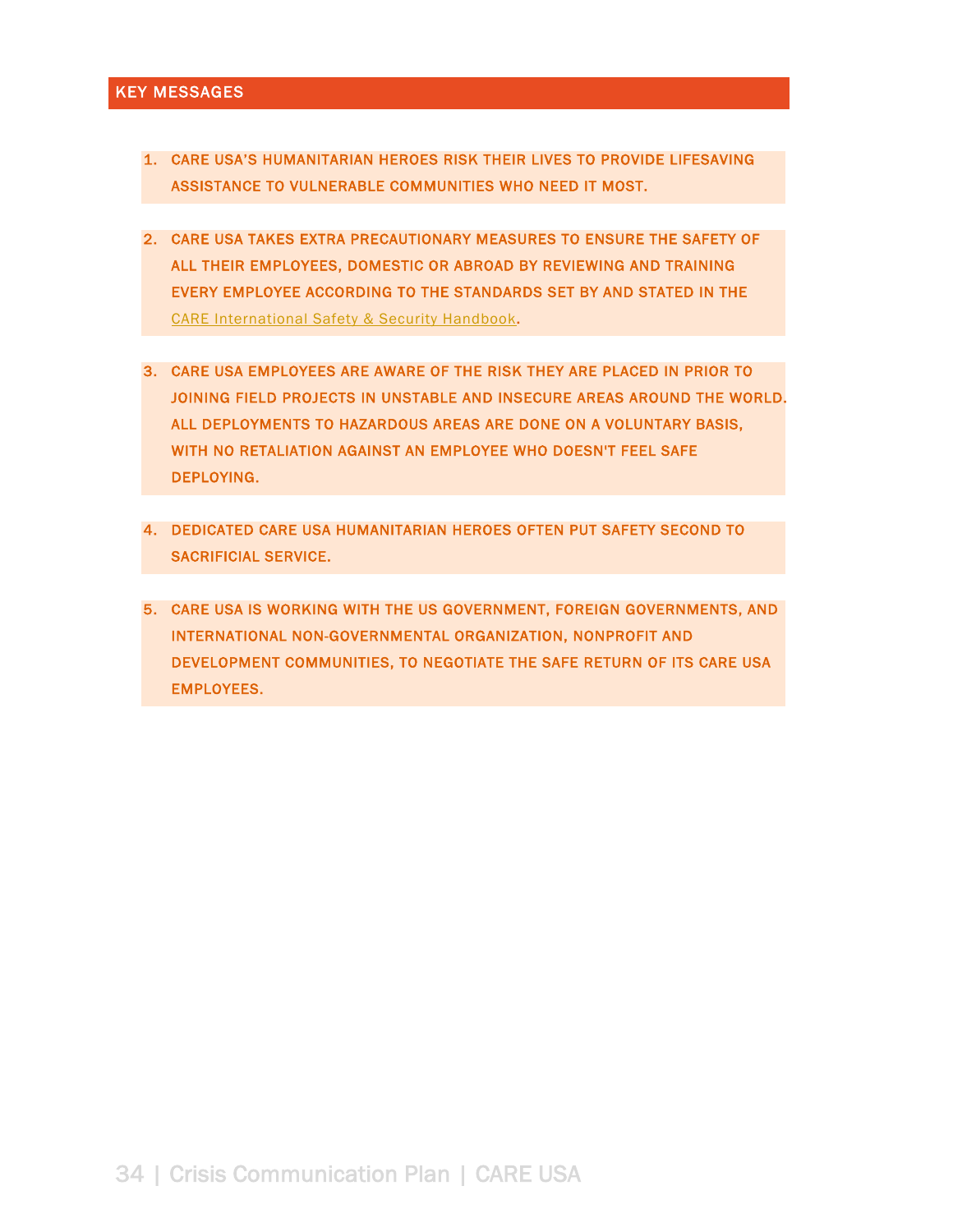Holly Frew, Control Room Coordinator, Emergency Communications Officer, is responsible for updating and managing the website.

#### STATEMENT FROM BOARD OF DIRECTORS' LEADERSHIP

In the event of a crisis like a hostage taking, Frew will update the website with a direct quote by CARE USA President and CEO, Michelle Nunn, expressing solemn sadness about the hostage taking while still praising their courage. CARE USA must take extra care to paint CARE USA's humanitarian workers as heroes in order to protect CARE USA and the employees' reputation.

CARE USA's statements should be crafted in a way the CARE USA employees do not seem like they were being careless, and so CARE USA does not seem like they were negligent in preparing their workers for in-field work in dangerous areas around the world.

This will appear on the homepage of the shelter's website.

#### CRISIS INFORMATION

In addition to the message from the president of the board of directors, CARE USA Frew will update the website with a BREAKING NEWS section with most recent findings and news surrounding the hostage negotiation.

All press releases and media updates will be listed on its homepage for the duration of the crisis. These updates will be posted at the same time they are released to the media to facilitate the open, honest and consistent flow of information.

Information about what CARE USA is doing to negotiate the release of its employees should also be regularly updated to show CARE USA is committed to the safe return of its employees.

Photos of the CEO talking with US government officials should be taken often, uploaded consistently, and circulated widely.

#### HOW COMMUNITIES CAN HELP

CARE USA will form a coalition with other international nongovernmental organizations, nonprofits and developmental organizations to advocate for the release of CARE USA's humanitarian workers.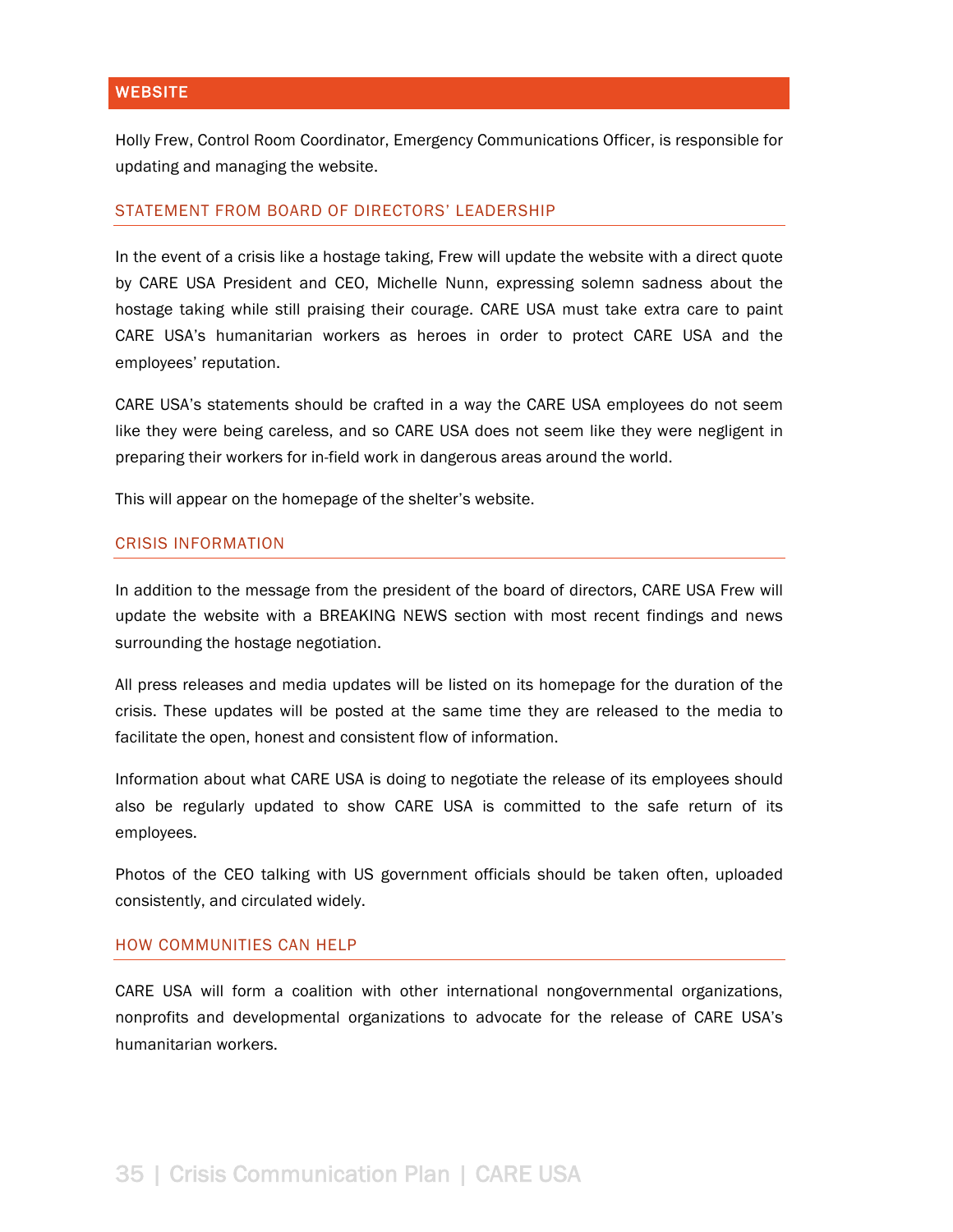Details about this coalition and advocacy work will be posted on the webpage.

For instance, a singular hashtag will be created (i.e., #CareAboutCARE, #BringBack[NAME OF HOSTAGE]). The hashtags that will be used for this campaign will be posted on one section of the website so everyone would use the single hashtag. This will help create a singular and thus, more powerful message as the message would be more consistent across communities.

There will be a live feed of social media posts made about the issue to keep the conversation about the issue on-going. Donors and supporters of the international development community would see this and be encouraged to join the campaign on their personal social media accounts through the website.

A link to a crowdfunding site would also be available on the website. Communities could help by donating money to the families of the hostages through this crowdfunding site. Information about how to donate to help the employee's family should be listed here along with the ways CARE USA is assisting the hostages' families.

#### MATERIAL FROM TRAINING AND PREPARATION FOR FIELD-WORK

In case the public may doubt CARE USA's training and preparation leading up to the dispatching of in-field workers, CARE USA will upload the training booklet, handout, and workshops that employees must complete prior to leaving for projects abroad.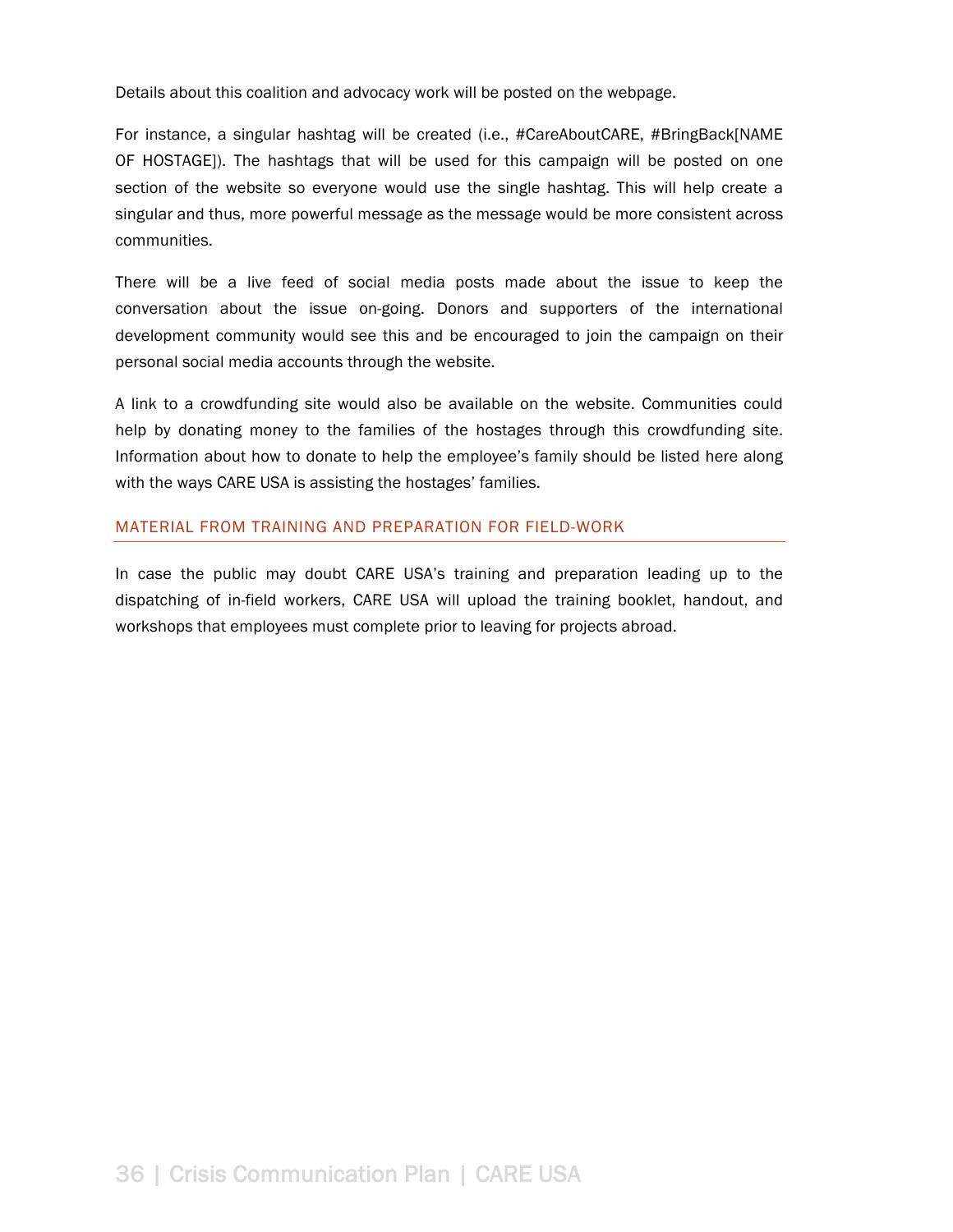#### BLOGS AND SOCIAL MEDIA

Crisis Communication Team Member, Nicole Harris, Media Relations Manager is responsible for managing the blog, as well as all social media platforms.

All posts must be reviewed and approved unanimously by all members of the crisis team and board of directors' leadership prior to being posted for the sake of crafting a cohesive, unified and singular messaging.

Blogs and social media platforms will be used to send out most up-to-date news about the hostage taking.

Photos of executives and designated spokespersons working with high officials (i.e., US government officials, foreign republics, heads of INGOs, nonprofits and developmental organizations will be uploaded often, consistently and dispersed widely so the public knows CARE USA is trying everything in its power to bring back the hostages safely.

Digital new media platforms will play a crucial role in building an advocacy coalition with INGOs, nonprofits and development organizations and posting a singular message by all accounts.

They will also assist in advocating for the return of the CARE USA humanitarian workers.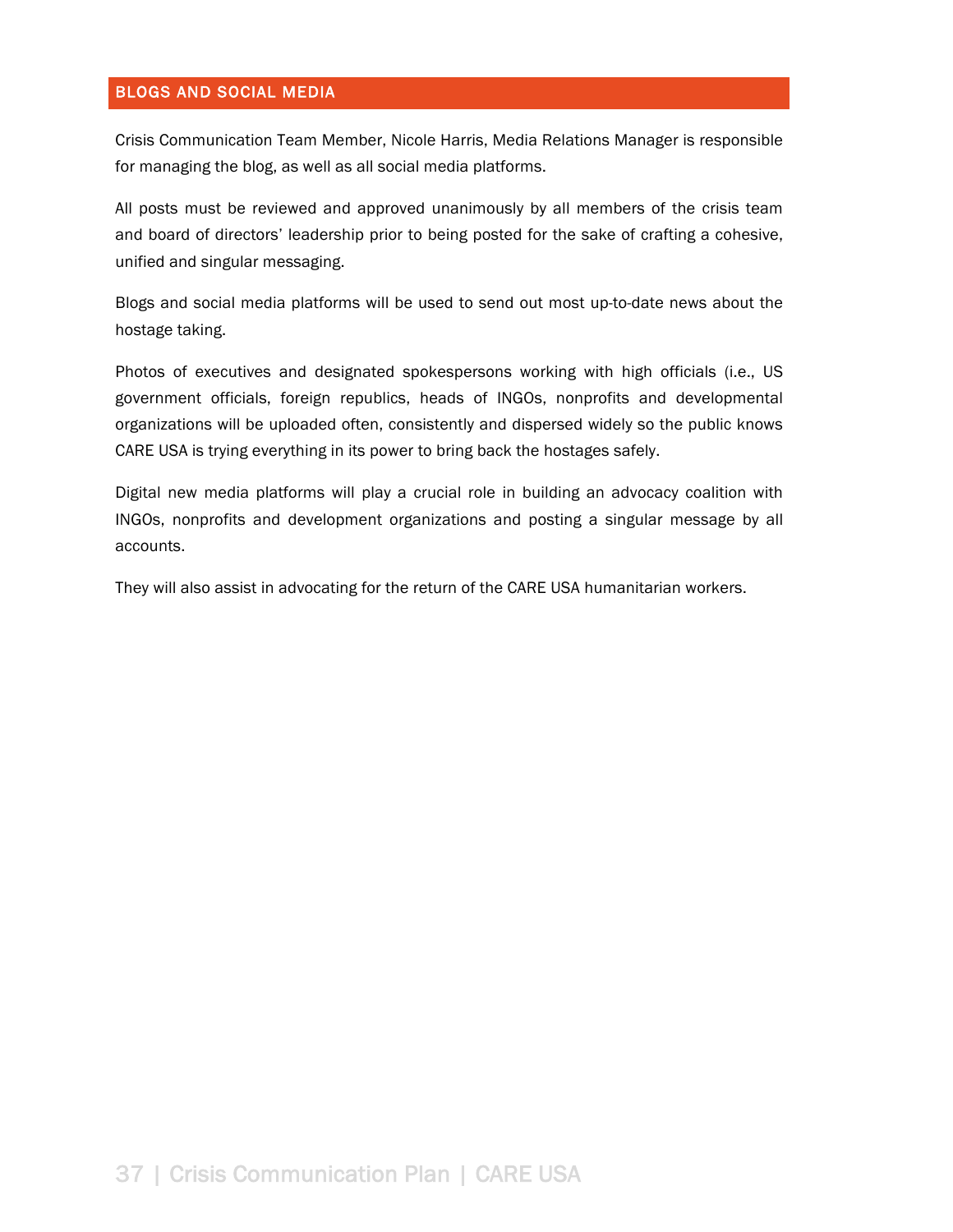## Q: COULD THIS HOSTAGE TAKING BEEN PREVENTED THROUGH MORE PRECAUTIONARY SAFETY MEASURES?

A: We at CARE USA are proud of the work we do, and the training we provide prior to dispatching teams to field projects. The rigorous training and thorough preparation we require all of our CARE USA employees to undergo leading up to joining development projects abroad help minimize, prevent and eliminate as much risk as possible.

CARE USA takes extra precautionary measures to ensure the safety of all their employees, domestic or abroad by reviewing and training every employee according to the standards set by and stated in the CARE International Safety & Security Handbook. Chapter 5, Section 13 of the handbook specifically addresses 'Kidnapping and Hostage Situations' which outlines how CARE USA and local authorities should respond, and what each employee should and should not do.

However, no matter how meticulous our preparation may be, we cannot eradicate 100% of the threats that come with working in insecure, unstable and dangerous areas where the people in most need reside.

Q: WHAT ARE YOU CURRENTLY DOING TO ENSURE THE SAFE RETURN OF THE HOSTAGES?

A: CARE USA is working tirelessly with the U.S. government, foreign republics, and international non-governmental, nonprofit and development communities at home and overseas, to negotiate the safe return of its CARE USA heroes.

CARE USA has also started an advocacy campaign with a coalition of partner INGOs, nonprofits and development organizations. Please join our campaign to advocate for the safe return of our CARE USA humanitarian heroes.

CARE USA is also sending monetary support to the families of the hostages. We encourage you to join us in showing support for the families of our heroic humanitarian workers by sending support through the crowdfunding page we launched in their name. The link to the page can be found on our website.

Please also check back to our website frequently to stay up-to-date on what else we are doing to advocate for their safe return, and for recent news and findings.

#### Q: WILL THE HOSTAGES COME BACK ALIVE?

A: CARE USA is working tirelessly with the U.S. government, foreign republics, and international non-governmental, nonprofit and development communities at home and overseas, to negotiate the safe return of its CARE USA heroes.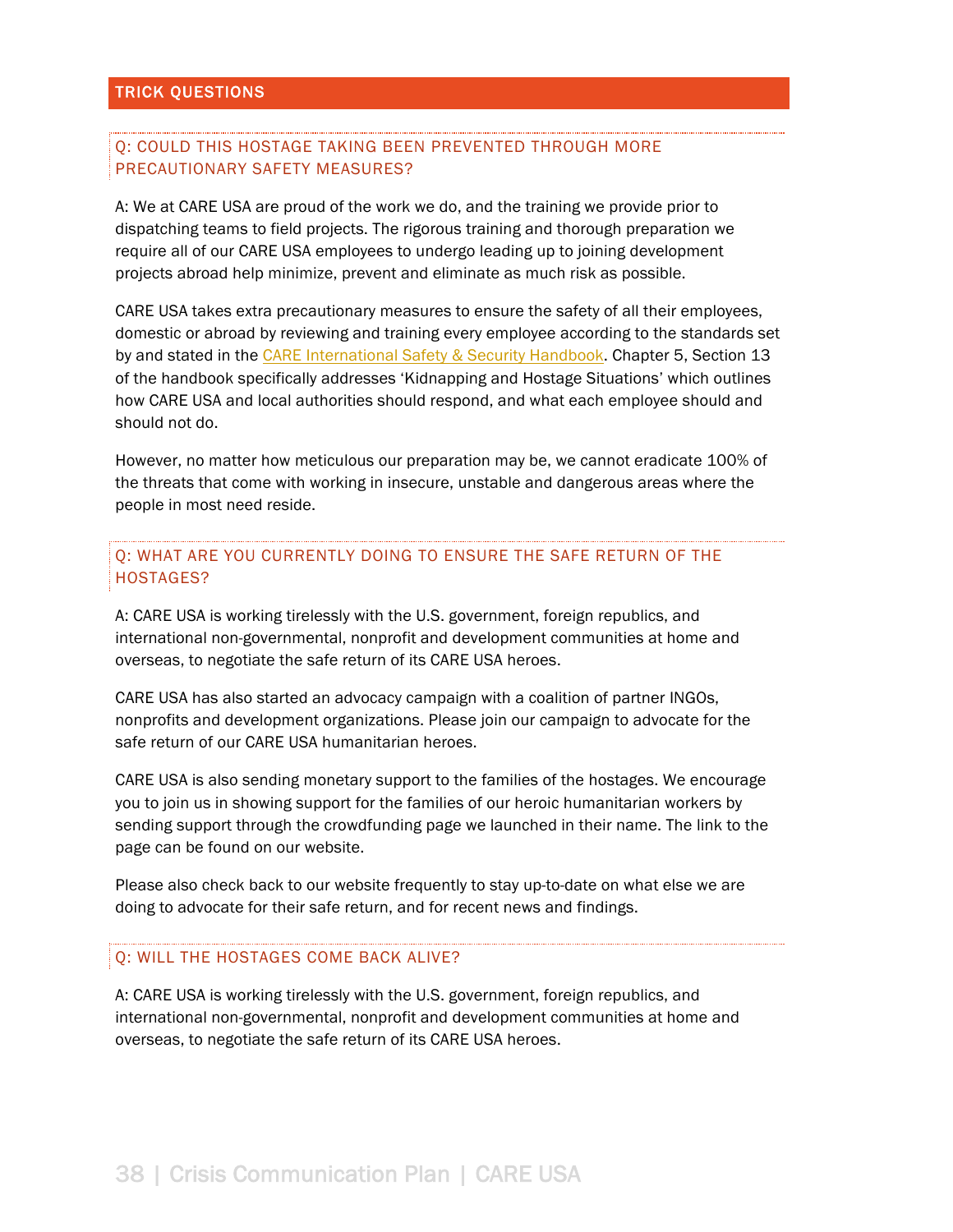## Q: HOW CAN WE BE SURE THEY'RE STILL ALIVE?

A: CARE USA is working tirelessly with the U.S. government, foreign republics, and international non-governmental, nonprofit and development communities at home and overseas, to negotiate the safe return of its CARE USA heroes.

We will share any and all news as soon as it becomes available to us.

## Q: DO YOU HAVE ANY COMMENTS FOR THE [TERRORIST] GROUP RESPONSIBLE FOR THE HOSTAGE TAKING OF CARE USA STAFF?

A: CARE USA condemns, in the strongest possible terms, any heinous act of violence charged with the malicious intent to strike panic, pain and suffering into communities around the world.

As an organization that provides aid and relief to survivors of violence, war and disaster, there is nothing we detest more than the evil responsible for placing communities in these tragic situations.

To commit any violent act, especially against humanitarian heroes who voluntarily join communities in the world's most vulnerable, impoverished, and disaster stricken areas to provide aid by peaceful means, are committing a crime against humanity.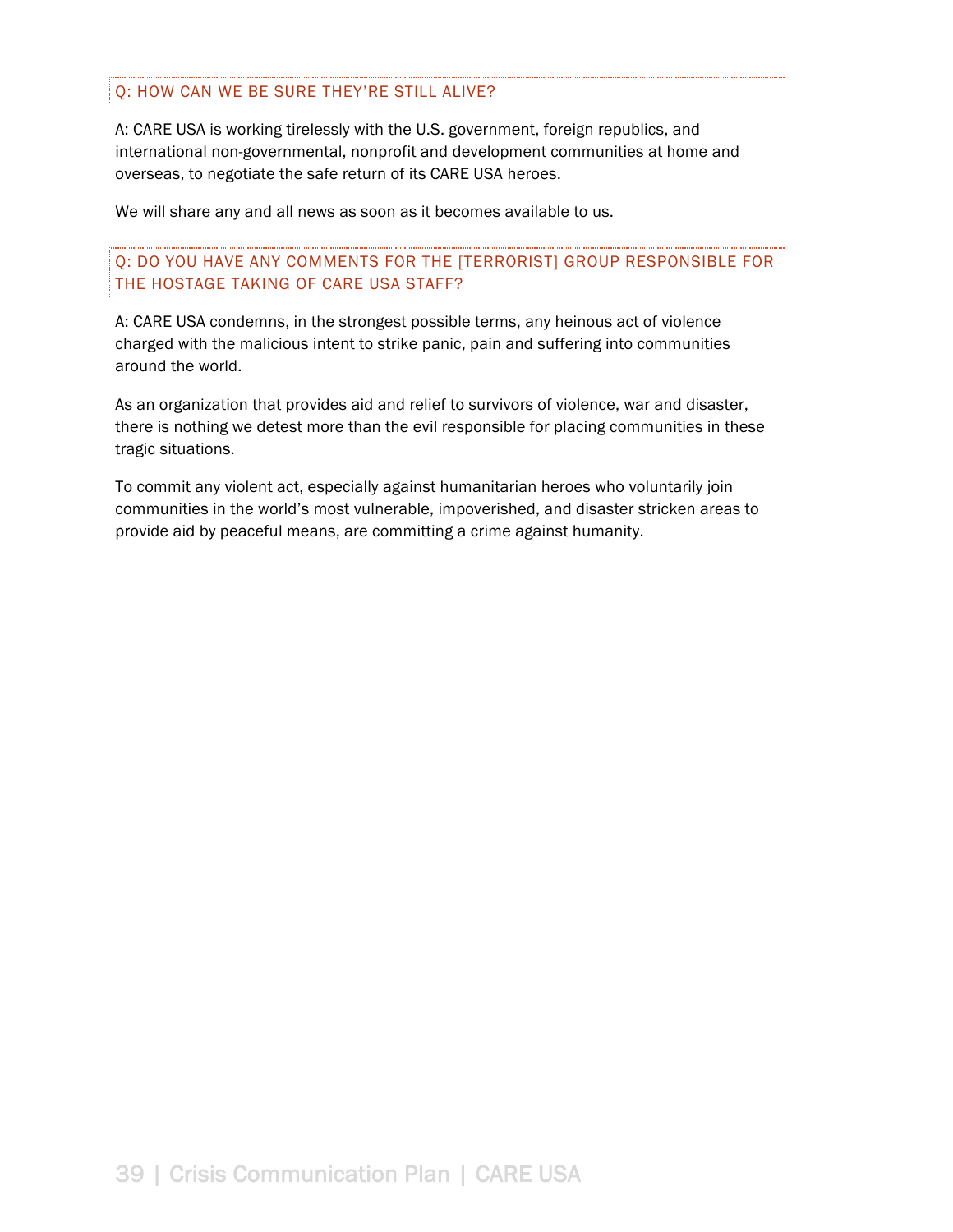# LIST OF PRODROMES

Some indicators that CARE USA may be vulnerable to a hostage taking include:

- Terrorist threats
- Border disputes
- Increase in violence in specific region of the world
- Comments by dictators, rulers
- Recent bombings in the news
- Receiving large shipment of aid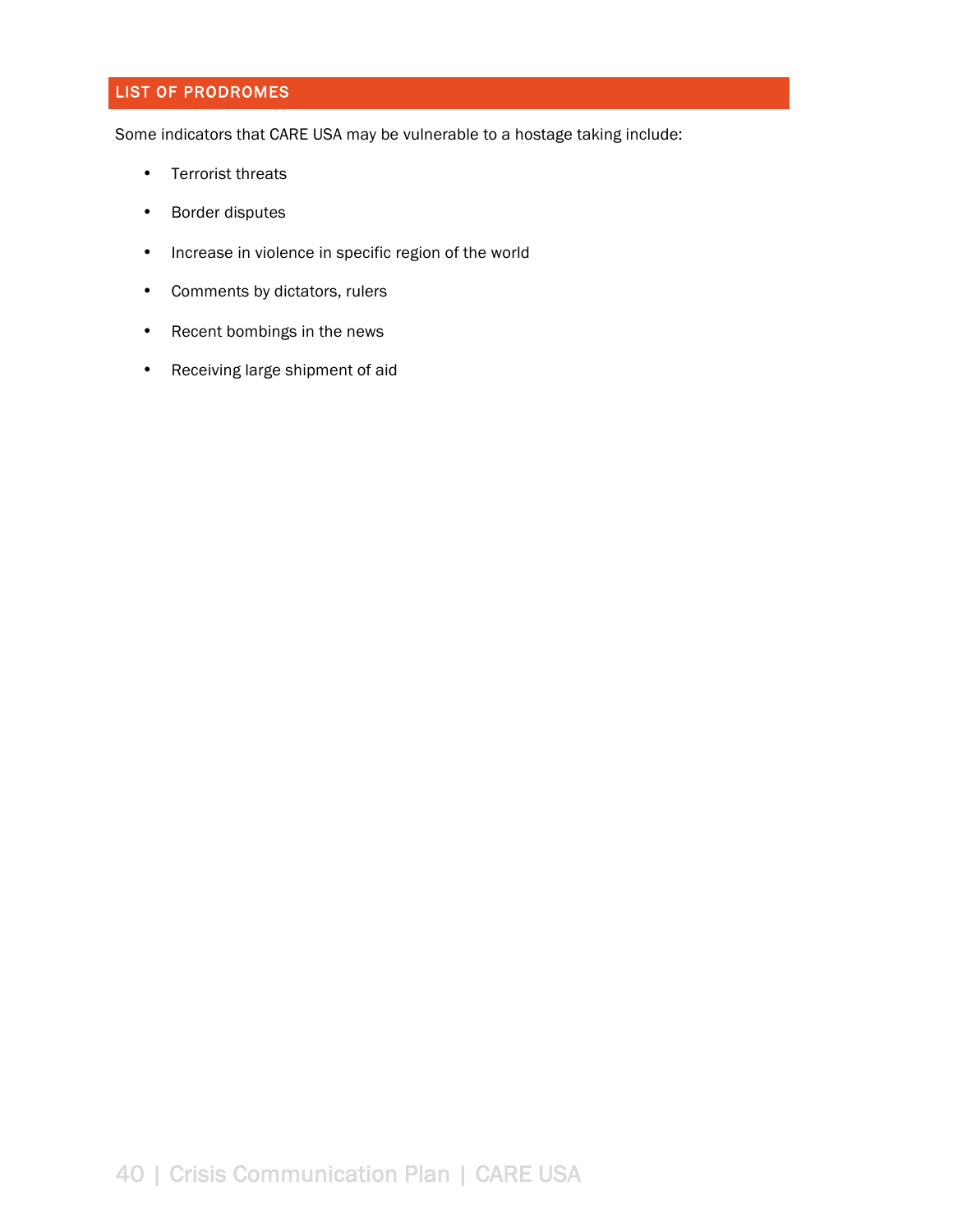# EVALUATION FORM

The following evaluation form should be completed by all those who participated in the crisis response effort.

| How much time elapsed between the crisis and the first communication from CARE USA to |
|---------------------------------------------------------------------------------------|
| How much time elapsed between the crisis and the first communication from CARE USA to |
| Were you easily able to locate a copy of the crisis communications plan? Yes No       |
| Was the crisis communications plan followed? Yes No                                   |
| Was there any information missing from the crisis communications plan? Yes No         |
| If yes, please list the information that would have been helpful:                     |
|                                                                                       |
|                                                                                       |
| What aspects of the crisis communications plan were executed well?                    |
|                                                                                       |
| What aspects of the crisis communications plan were not executed well?                |
|                                                                                       |

\_\_\_\_\_\_\_\_\_\_\_\_\_\_\_\_\_\_\_\_\_\_\_\_\_\_\_\_\_\_\_\_\_\_\_\_\_\_\_\_\_\_\_\_\_\_\_\_\_\_\_\_\_\_\_\_\_\_\_\_\_\_\_\_\_\_\_\_\_\_\_\_\_\_\_\_\_\_